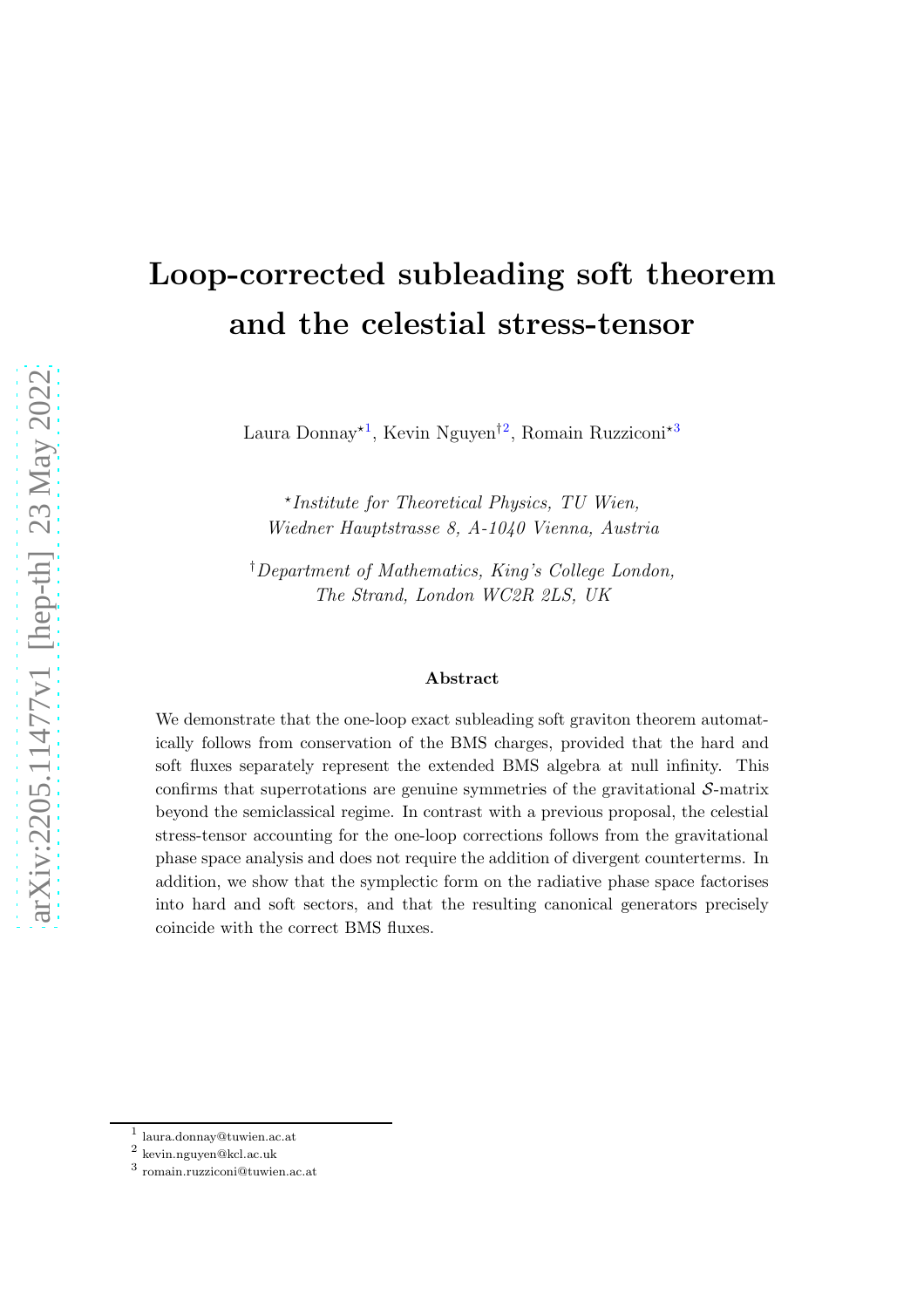#### Contents

| 1 Introduction                                | $\overline{2}$          |
|-----------------------------------------------|-------------------------|
| 2 Gravity in asymptotically flat spacetimes   | $\overline{\mathbf{4}}$ |
| 3 Extended radiative phase space              | 8                       |
| 4 Leading soft theorem and soft factorisation | 12                      |
| 5 Subleading soft theorem                     | 15                      |
| 6 The celestial stress-tensor                 | 19                      |
| A Newman-Penrose quantities                   | <b>20</b>               |
| <b>B</b> Massive external particles           | 21                      |

#### <span id="page-1-0"></span>1 Introduction

Important progress has been achieved in the last decade in unraveling the infrared structure of quantum gravity (see  $[1,2]$  $[1,2]$  for reviews). One of the key features is the connection between asymptotic symmetries and soft graviton theorems. More precisely, conservation of supertranslation charge was shown to be equivalent to Weinberg's leading soft graviton theorem  $[3, 4]$  $[3, 4]$ , while conservation of superrotation charge was shown to encode the subleading soft graviton theorem  $[5-7]$  $[5-7]$ . In the context of celestial holography as a recent proposal for flat space holography (see e.g.  $[8-10]$  for pioneer works and  $[11,12]$  $[11,12]$  for reviews), soft theorems have been recast as Ward identities of a two-dimensional *celestial* CFT. As a particular case of interest to the present work, the tree-level subleading soft graviton theorem was shown to reproduce the conformal Ward identities of a celestial stress-tensor [\[13\]](#page-22-8).

While the leading soft theorem is tree-level exact, the subleading soft theorem is oneloop exact [\[14\]](#page-22-9). The one-loop corrections to the subleading soft factor involve an infrared divergent piece, as well as a possible finite contribution. Due to the additional  $\log \omega$ corrections appearing at one loop  $[15-17]$  $[15-17]$ , the finite contribution is scheme-dependent and only the infrared divergent piece is unambiguous. While the tree-level subleading soft graviton theorem has been successfully related to the conformal Ward identity of a celestial stress tensor [\[7,](#page-22-3)[13\]](#page-22-8), the inclusion of the one-loop corrections into this correspondence has not been straightforward. This raised the question of whether superrotations are only effective symmetries of semiclassical gravity or whether they hold at the quantum level. He, Kapec, Raclariu and Strominger however suggested that the one-loop correction to the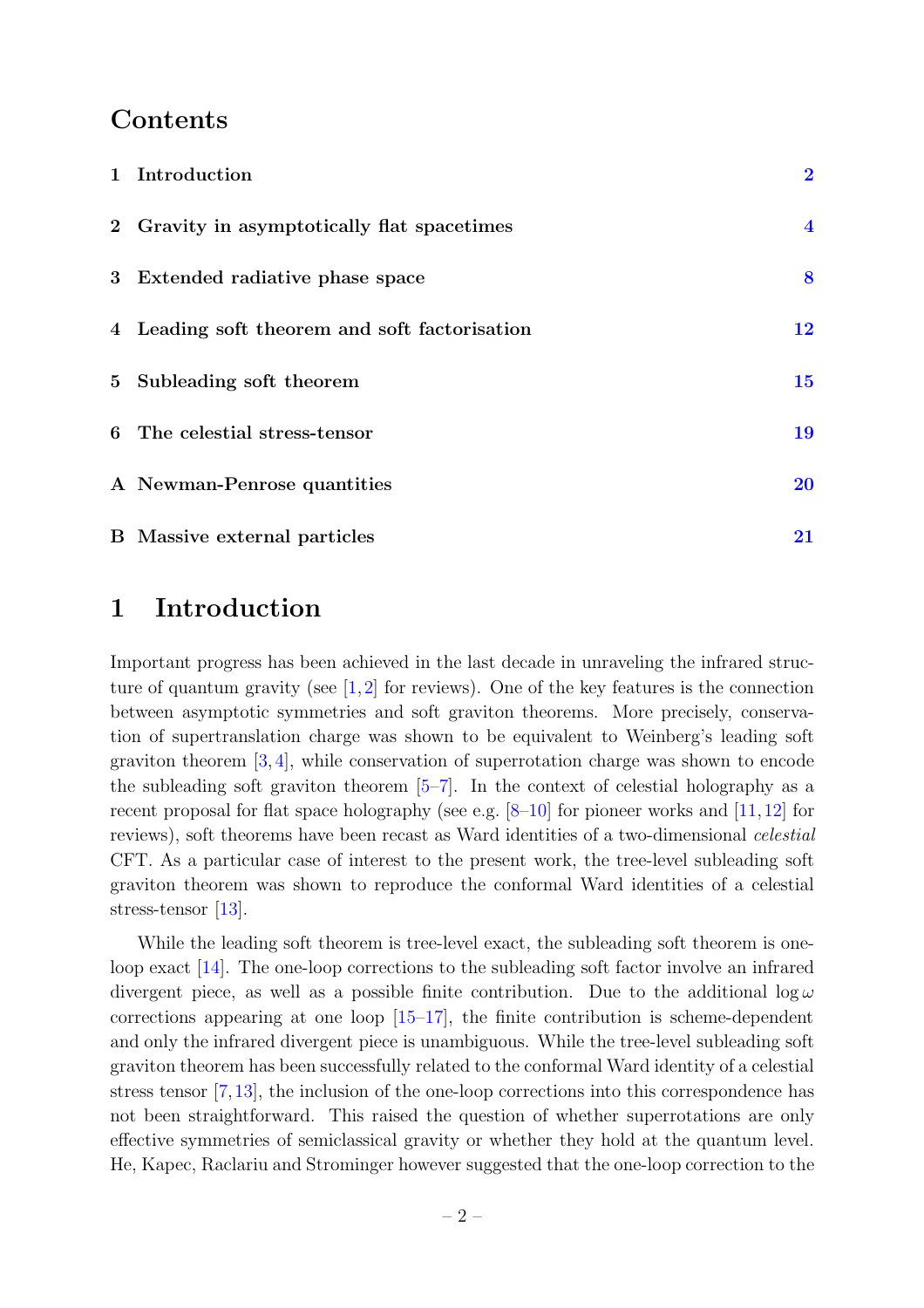subleading soft factor could be accounted for at the cost of introducing IR-divergent oneloop correction to the celestial stress-tensor itself [\[18\]](#page-22-12). They were able to show that the loop-corrected subleading soft graviton theorem is then equivalent to the conformal Ward identity of the corrected stress tensor, henceforth restoring the Virasoro superrotation symmetries at the quantum level.

Since this pioneer analysis, a lot of progress has been made in understanding the gravitational phase space in presence of superrotations. This includes the renormalisation of the symplectic structure at  $\mathscr{I}^+$  [\[19\]](#page-23-0), the identification of the soft modes in the phase space with the superboost field [\[19,](#page-23-0)[20\]](#page-23-1), a refinement of the radiative phase space analysis [\[21,](#page-23-2)[22\]](#page-23-3), and the improvement of the BMS fluxes [\[23–](#page-23-4)[26\]](#page-23-5). In particular, the improved BMS fluxes were shown to satisfy the following properties:  $(i)$  they form a representation of the BMS algebra for the standard bracket,  $(ii)$  they vanish when evaluated on vacuum solutions (namely solutions with identically vanishing Riemann tensor as constructed in  $[20, 27, 28]$  $[20, 27, 28]$  $[20, 27, 28]$  $[20, 27, 28]$ ,  $(iii)$  they vanish in absence of radiation,  $(iv)$  they are finite provided one appropriately restricts the falloffs in the limit to the corners of  $\mathscr{I}$ .

A new split between hard and soft BMS momentum fluxes was prescribed in [\[25\]](#page-23-8) so that the hard and soft sectors transform separately in the coadjoint representation of the extended BMS algebra [\[29\]](#page-23-9). The corrections with respect to the standard fluxes involve two key features:  $(i)$  the covariance with respect to the action of superrotation symmetries with a proper treatment of the superboost field, and  $(ii)$  the addition of soft terms which allow to reproduce the correct transformation laws under the action of supertranslations. The main result of this work is that the corrections proposed in [\[25\]](#page-23-8) for the hard and soft fluxes automatically account for the one-loop correction to the subleading soft factor, without the need to introduce any explicit IR divergent terms in contrast to the original proposal made in [\[18\]](#page-22-12). The possibility of accounting for one-loop corrections in this way has also been suggested in [\[30\]](#page-23-10).

The paper is organized as follows. In Section [2,](#page-3-0) we review the phase space of gravity in asymptotically flat spacetimes. In particular, we provide an updated account on the appropriate prescription for the BMS charges and relate these expressions with the components of the Weyl tensor in Newman-Penrose formalism. This allows us to match the prescriptions of [\[19,](#page-23-0)[23–](#page-23-4)[26,](#page-23-5)[31\]](#page-23-11) with the one considered in [\[32–](#page-23-12)[34\]](#page-23-13). In Section [3,](#page-7-0) we define the variables of the radiative phase space which allow to write the Campiglia-Laddha symplectic structure in Darboux form. We show that the latter factorises between hard and soft sectors and differs from the Ashtekar-Streubel expression by a corner ambiguity. We then show that the resulting canonical generators of BMS symmetries precisely correspond to the hard and soft BMS fluxes considered in [\[25\]](#page-23-8), which constitutes a key result in our analysis. In Section [4,](#page-11-0) we review the relation between supertranslation symmetries and leading soft theorem, as well as the soft factorisation of the  $S$ -matrix. In Section [5,](#page-14-0) we rederive the relation between superrotation Ward identities and subleading soft theorems with the corrected hard and soft BMS fluxes of [\[25\]](#page-23-8). We demonstrate that the one-loop corrections to the subleading soft factor come out automatically, and thus promote superrotations to symmetries of quantum gravity. In Section [6,](#page-18-0) we reformulate the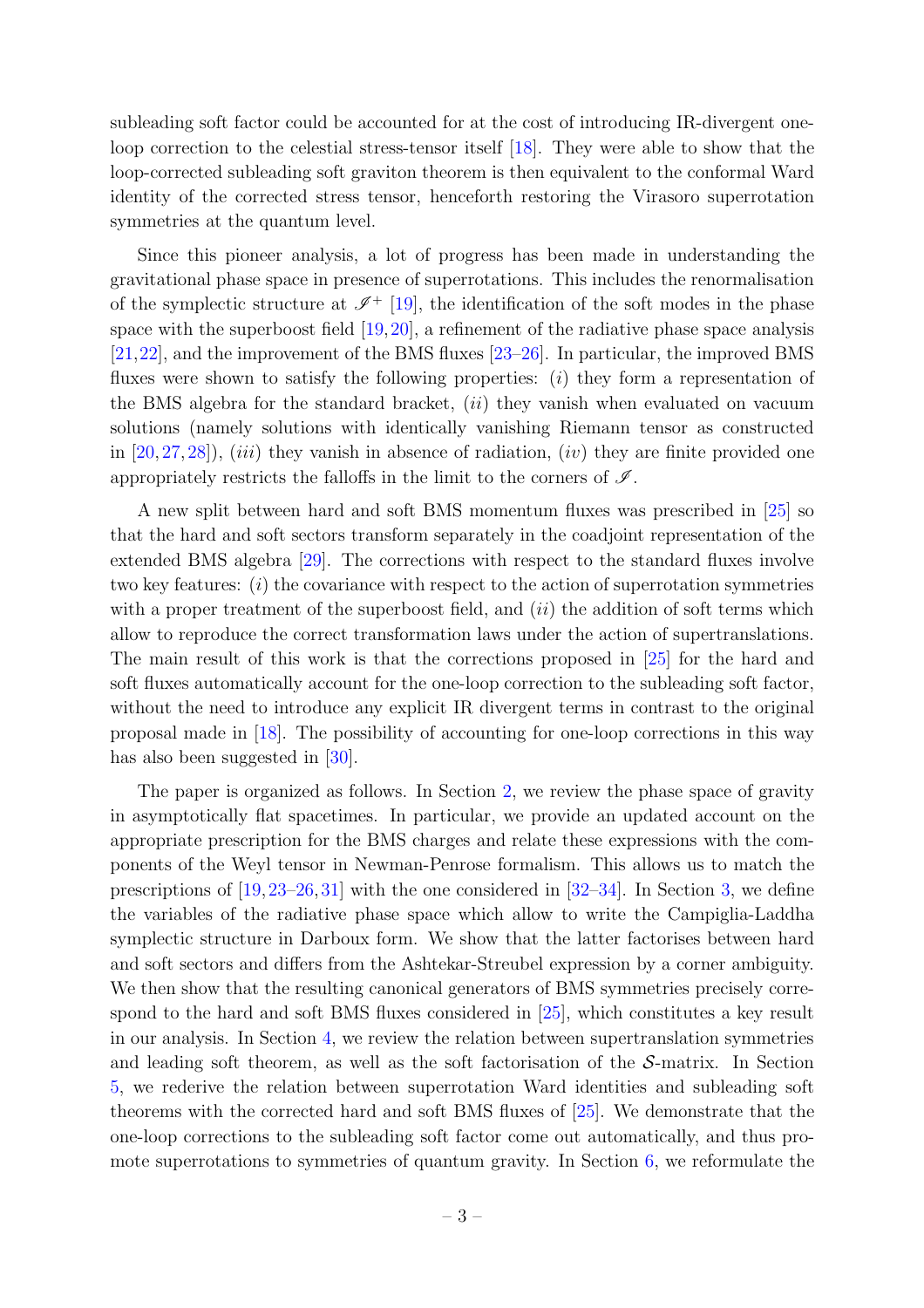subleading soft theorem as a conformal Ward identity by introducing the two-dimensional celestial stress-tensor which accounts for loop corrections. Appendix [A](#page-19-0) provides a dictionary between metric and Newman-Penrose quantities. Appendix [B](#page-20-0) contains some details regarding the one-loop corrections to the subleading soft factors when external particles are massive.

### <span id="page-3-0"></span>2 Gravity in asymptotically flat spacetimes

We start with a review of four-dimensional asymptotically flat spacetimes in Bondi gauge. We follow the notations and conventions of  $[25]$ .

In Bondi coordinates  $(u, r, x^A)$ ,  $x^A = (z, \bar{z})$  [\[35](#page-24-0)[–37\]](#page-24-1), the large-r expansion of fourdimensional asymptotically flat metrics reads

$$
ds^{2} = \left(\frac{2M}{r} + \mathcal{O}(r^{-2})\right) du^{2} - 2\left(1 + \mathcal{O}(r^{-2})\right) du dr + \left(r^{2} \mathring{q}_{AB} + r C_{AB} + \mathcal{O}(r^{-1})\right) dx^{A} dx^{B} + \left(\frac{1}{2} D_{B} C_{A}^{B} + \frac{2}{3r} (N_{A} + \frac{1}{4} C_{A}^{B} D_{C} C_{B}^{C}) + \mathcal{O}(r^{-2})\right) du dx^{A},
$$
\n(2.1)

<span id="page-3-2"></span>where for simplicity we chose the representative of the conformal boundary metric to be the flat metric

<span id="page-3-1"></span>
$$
\mathring{q}_{AB} dx^A dx^B = 2dz d\bar{z} . \tag{2.2}
$$

Indices  $A, B, C$  are lowered and raised with  $(2.2)$  and its inverse. In these coordinates the Minkowski metric is  $ds^2 = -2du dr + 2r^2 dz d\bar{z}$ . The subleading terms in [\(2.1\)](#page-3-2) with respect to the flat metric involve the Bondi mass aspect  $M(u, z, \bar{z})$ , the angular momentum aspect  $N_A(u, z, \bar{z})$  and the asymptotic shear  $C_{AB}(u, z, \bar{z})$  which is symmetric and trace-free. The Bondi mass and angular momentum aspects satisfy the retarded time evolution/constraint equations

$$
\partial_u M = -\frac{1}{8} N_{AB} N^{AB} + \frac{1}{4} \partial_A \partial_B N^{AB},
$$
  
\n
$$
\partial_u N_A = \partial_A M + \frac{1}{16} \partial_A (N_{BC} C^{BC}) - \frac{1}{4} N^{BC} \partial_A C_{BC}
$$
  
\n
$$
- \frac{1}{4} \partial_B (C^{BC} N_{AC} - N^{BC} C_{AC}) - \frac{1}{4} \partial_B \partial^B \partial^C C_{AC} + \frac{1}{4} \partial_B \partial_A \partial_C C^{BC},
$$
\n(2.3)

with  $N_{AB} = \partial_u C_{AB}$  the Bondi News tensor characterising outgoing gravitational radiation.

The diffeomorphisms preserving the falloff behavior of  $(2.1)$  are generated by vectors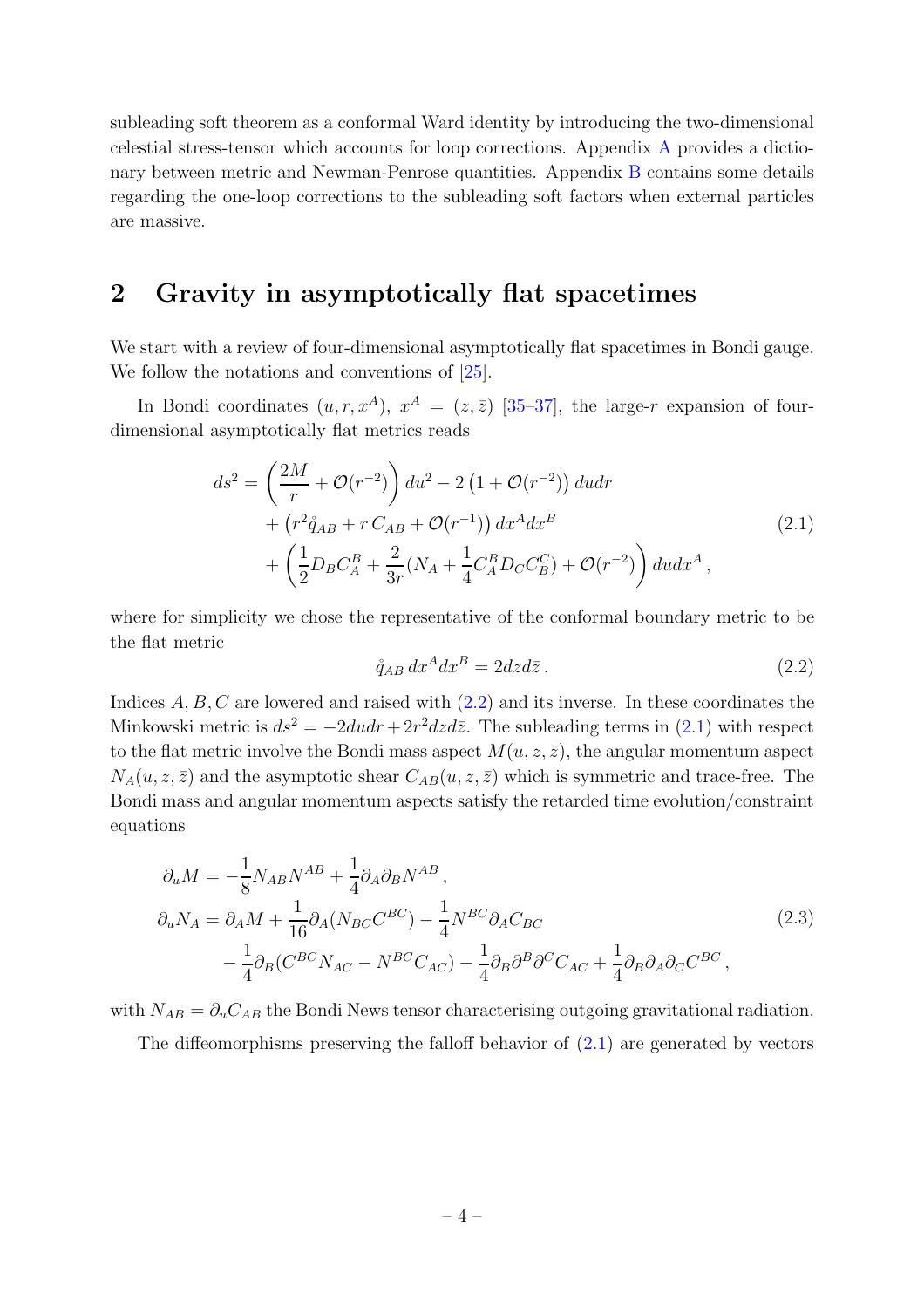<span id="page-4-0"></span>fields  $\xi = \xi^u \partial_u + \xi^z \partial + \xi^{\bar{z}} \bar{\partial} + \xi^r \partial_r$  whose leading order components are

$$
\xi^{u} = \mathcal{T} + \frac{u}{2} (\partial \mathcal{Y} + \bar{\partial} \bar{\mathcal{Y}}),
$$
  
\n
$$
\xi^{z} = \mathcal{Y} + \mathcal{O}(r^{-1}), \qquad \xi^{\bar{z}} = \bar{\mathcal{Y}} + \mathcal{O}(r^{-1}),
$$
  
\n
$$
\xi^{r} = -\frac{r}{2} (\partial \mathcal{Y} + \bar{\partial} \bar{\mathcal{Y}}) + \mathcal{O}(r^{0}),
$$
\n(2.4)

where  $\mathcal{T} = \mathcal{T}(z, \bar{z})$  is the supertranslation parameter and  $\mathcal{Y} = \mathcal{Y}(z), \bar{\mathcal{Y}} = \bar{\mathcal{Y}}(\bar{z})$  are the superrotation parameters satisfying the conformal Killing equation  $\bar{\partial}y = 0 = \partial\bar{y}$ . Using the modified Lie bracket  $[\xi_1, \xi_2]_\star = [\xi_1, \xi_2] - \delta_{\xi_1} \xi_2 + \delta_{\xi_2} \xi_1$  where the last two terms take into account the field-dependence of the asymptotic Killing vectors [\(2.4\)](#page-4-0) at subleading orders in  $r$  [\[9\]](#page-22-13), the asymptotic Killing vectors  $(2.4)$  satisfy the commutation relations

$$
[\xi(\mathcal{T}_1, \mathcal{Y}_1, \bar{\mathcal{Y}}_1), \xi(\mathcal{T}_2, \mathcal{Y}_2, \bar{\mathcal{Y}}_2)]_{\star} = \xi(\mathcal{T}_{12}, \mathcal{Y}_{12}, \bar{\mathcal{Y}}_{12}), \qquad (2.5)
$$

with

$$
\mathcal{T}_{12} = \mathcal{Y}_1 \partial \mathcal{T}_2 - \frac{1}{2} \partial \mathcal{Y}_1 \mathcal{T}_2 - (1 \leftrightarrow 2) + c.c.,
$$
  
\n
$$
\mathcal{Y}_{12} = \mathcal{Y}_1 \partial \mathcal{Y}_2 - (1 \leftrightarrow 2), \quad \bar{\mathcal{Y}}_{12} = \bar{\mathcal{Y}}_1 \bar{\partial} \bar{\mathcal{Y}}_2 - (1 \leftrightarrow 2),
$$
\n(2.6)

where "c.c." stands for complex conjugate terms. This is the extended BMS algebra [\[5,](#page-22-2) [9,](#page-22-13) [38\]](#page-24-2). Under Lie derivation of the metric [\(2.1\)](#page-3-2) with respect to the BMS symmetries  $(2.4)$ , the radiative data  $\{C_{AB}, N_{AB}\}\$ transform as

<span id="page-4-1"></span>
$$
\delta_{\xi(\mathcal{T},\mathcal{Y},\bar{\mathcal{Y}})}C_{zz} = \left(\mathcal{Y}\partial + \bar{\mathcal{Y}}\bar{\partial} + \frac{3}{2}\partial\mathcal{Y} - \frac{1}{2}\bar{\partial}\bar{\mathcal{Y}}\right)C_{zz} \n+ \left(\mathcal{T} + \frac{u}{2}(\partial\mathcal{Y} + \bar{\partial}\bar{\mathcal{Y}})\right)N_{zz} - 2\partial^2\mathcal{T} - u\partial^3\mathcal{Y}, \n\delta_{\xi(\mathcal{T},\mathcal{Y},\bar{\mathcal{Y}})}N_{zz} = \left(\mathcal{Y}\partial + \bar{\mathcal{Y}}\bar{\partial} + 2\partial\mathcal{Y}\right)N_{zz} + \left(\mathcal{T} + \frac{u}{2}(\partial\mathcal{Y} + \bar{\partial}\bar{\mathcal{Y}})\right)\partial_uN_{zz} - \partial^3\mathcal{Y},
$$
\n(2.7)

together with the complex conjugate relations for  $C_{\bar{z}\bar{z}}$  and  $N_{\bar{z}\bar{z}}$ . From now on, we will use the holomorphic and antiholomorphic notations with respect to  $x^A = (z, \bar{z})$  to write the various expressions. The complex conjugate expressions will always be implicitly assumed.

In addition to the falloffs in  $r$  provided in  $(2.1)$ , we will assume the following falloffs in u when  $u \rightarrow \pm \infty$  [\[19,](#page-23-0) [22](#page-23-3)[–25\]](#page-23-8):

<span id="page-4-3"></span>
$$
N_{zz} = N_{zz}^{vac} + o(u^{-2}), \qquad C_{zz} = (u + C_{\pm})N_{zz}^{vac} - 2\partial^2 C_{\pm} + o(u^{-1}). \tag{2.8}
$$

Here,  $C_{\pm}$  correspond to the values of the supertranslation field at  $\mathscr{I}_{\pm}^+$  that encodes the displacement memory effect [\[39\]](#page-24-3). They transform as

<span id="page-4-2"></span>
$$
\delta_{\xi(\mathcal{T}, \mathcal{Y}, \bar{\mathcal{Y}})} C_{\pm} = \left( \mathcal{Y}\partial + \bar{\mathcal{Y}}\bar{\partial} - \frac{1}{2} \partial \mathcal{Y} - \frac{1}{2} \bar{\partial} \bar{\mathcal{Y}} \right) C_{\pm} + \mathcal{T}.
$$
\n(2.9)

The vacuum News tensor  $N_{zz}^{vac}$  [\[19,](#page-23-0) [20\]](#page-23-1), identified with the tracefree part of the Geroch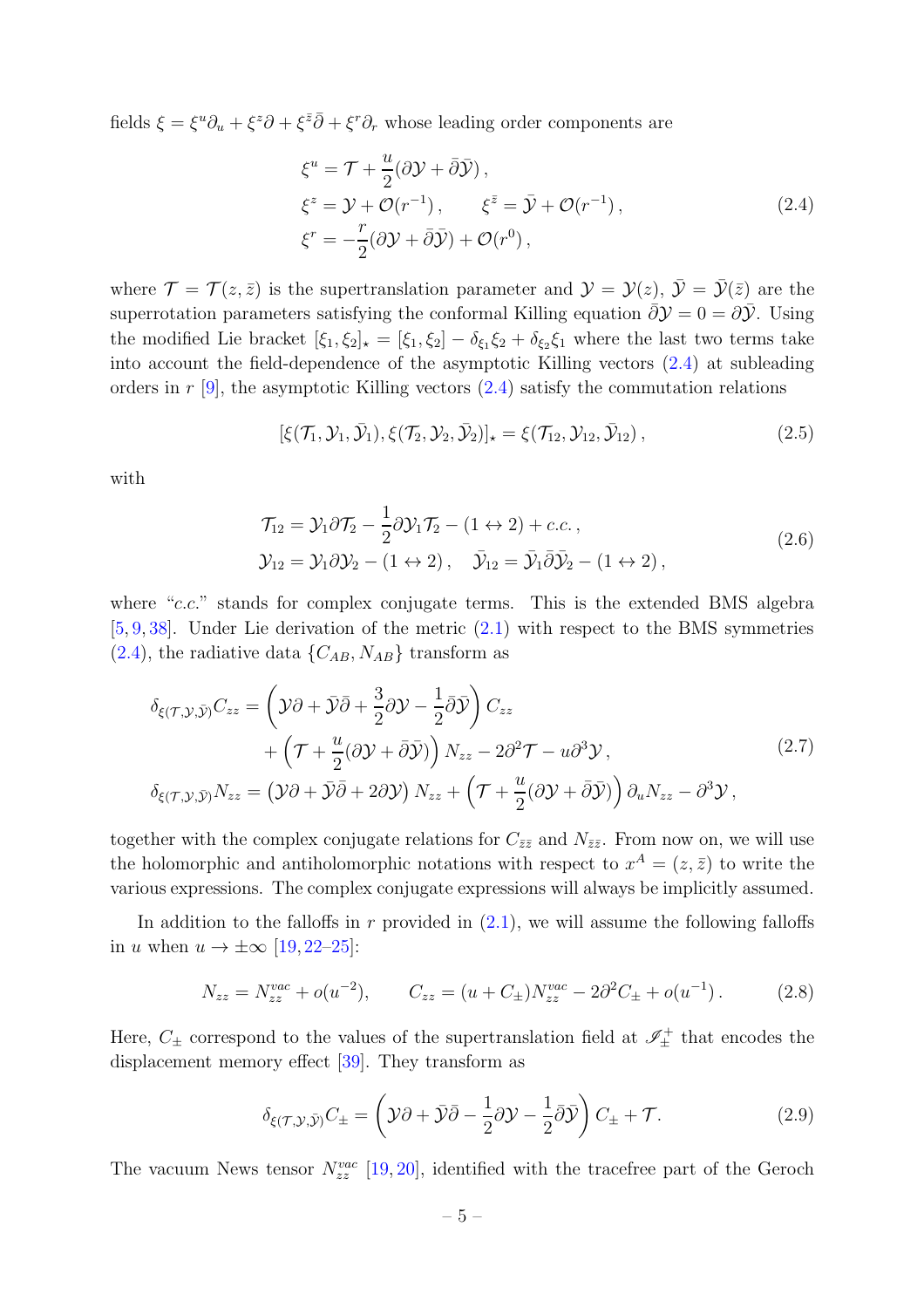tensor  $[23, 40, 41]$  $[23, 40, 41]$  $[23, 40, 41]$  $[23, 40, 41]$ , is given by

$$
N_{zz}^{vac} = \frac{1}{2} (\partial \varphi)^2 - \partial^2 \varphi , \qquad (2.10)
$$

in terms of the holomorphic superboost scalar field  $\varphi(z)$ . The latter encodes the refraction/velocity kick memory effects [\[19\]](#page-23-0). We have

$$
\delta_{\xi(\mathcal{T}, \mathcal{Y}, \bar{\mathcal{Y}})} \varphi = \mathcal{Y} \partial \varphi + \partial \mathcal{Y}, \qquad (2.11)
$$

so that

<span id="page-5-0"></span>
$$
\delta_{\xi(\mathcal{T}, \mathcal{Y}, \bar{\mathcal{Y}})} N_{zz}^{vac} = (\mathcal{Y}\partial + 2\partial \mathcal{Y}) N_{zz}^{vac} - \partial^3 \mathcal{Y} \,. \tag{2.12}
$$

One can check using  $(2.7)$ ,  $(2.9)$  and  $(2.12)$  that the falloff conditions  $(2.8)$  are compatible with the action of extended BMS symmetries. Let us point out that these falloffs eliminate potentially interesting asymptotically flat solutions such as the gravitational tails producing terms  $N_{zz} \sim \mathcal{O}(u^{-2})$  (see e.g. [\[42–](#page-24-6)[44\]](#page-24-7)). These effects are potentially important if one wants to account for the  $\log \omega$ -corrections to the soft theorems arising at one-loop [\[15](#page-22-10)[–17,](#page-22-11)[22\]](#page-23-3). However, in the present analysis the falloffs [\(2.8\)](#page-4-3) are needed to have finite superrotation fluxes. It would be interesting to explore if some renormalisation procedure could be applied in the present context to remove the divergences in  $u$  and weaken the falloffs [\(2.8\)](#page-4-3). Notice that the latter imply that  $N_{zz}^{vac}$  takes the same values at  $\mathscr{I}_-^+$ and  $\mathscr{I}^+_+$ , which is consistent with vacuum Einstein equations. To allow some variations of  $N_{zz}^{vac}$  and superboost transitions for a given solution, one would need to source the gravitational field with some exotic type of matter with falloffs  $T_{AB} \sim \mathcal{O}(r)$ .

The BMS surface charges obtained by using covariant phase space methods [\[45](#page-24-8)[–48\]](#page-24-9) are non-integrable and non-conserved due to the presence of outgoing radiation [\[49,](#page-24-10) [50\]](#page-25-0). Progress has been made recently in [\[19,](#page-23-0)[24](#page-23-14)[–26,](#page-23-5)[31,](#page-23-11)[51\]](#page-25-1) to single out a preferred finite charge expression. Based on these works, we will use the BMS surface charges

<span id="page-5-1"></span>
$$
Q_{\xi} = \frac{1}{8\pi G} \int_{\mathcal{S}} d^2 z \left[ 2\mathcal{T}\mathcal{M} + \mathcal{Y}\bar{\mathcal{N}} + \bar{\mathcal{Y}}\mathcal{N} \right],\tag{2.13}
$$

<span id="page-5-2"></span>where the supermomentum  $\mathcal M$  and super angular momentum  $\mathcal N$  are given by

$$
\mathcal{M} = M + \frac{1}{8} (C_{zz} N^{zz} + C_{\bar{z}\bar{z}} N^{\bar{z}\bar{z}}),
$$
  
\n
$$
\mathcal{N} = N_{\bar{z}} - u\bar{\partial}\mathcal{M} + \frac{1}{4} C_{\bar{z}\bar{z}} \bar{\partial} C^{\bar{z}\bar{z}} + \frac{3}{16} \bar{\partial} (C_{zz} C^{zz})
$$
  
\n
$$
+ \frac{u}{4} \bar{\partial} \Big[ \Big( \partial^2 - \frac{1}{2} N_{zz} \Big) C_{\bar{z}}^2 - \Big( \bar{\partial}^2 - \frac{1}{2} N_{\bar{z}\bar{z}} \Big) C_{z}^{\bar{z}} \Big].
$$
\n(2.14)

The integration in [\(2.13\)](#page-5-1) takes place on a cut S of  $\mathscr{I}^+$  diffeomorphic to the one-punctured complex plane, so that the superrotations are globally well-defined. Integration on  $\mathcal S$  can be defined using complexification of  $(z, \overline{z})$  and residue integrals; see [\[25,](#page-23-8)[29\]](#page-23-9). The momenta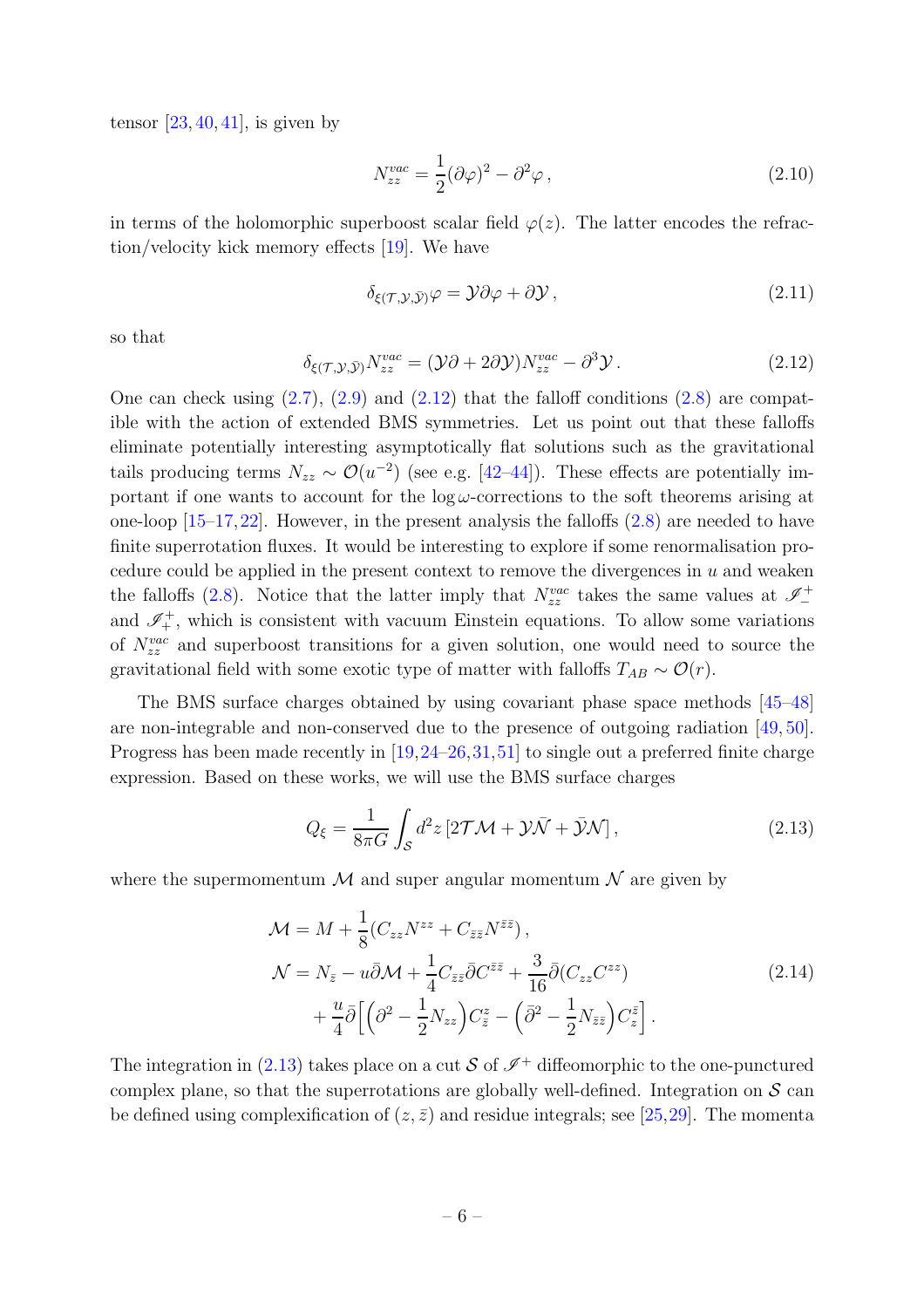$(2.14)$  slightly differ from those considered in  $[25]$ ;<sup>[4](#page-6-0)</sup> however one can check that they lead to the same BMS fluxes discussed in  $[25]$  thanks to the falloffs  $(2.8)$ . The modifications are such that in the Newman-Penrose formalism [\[52,](#page-25-2)[53\]](#page-25-3), the BMS momenta [\(2.14\)](#page-5-2) simply read

<span id="page-6-1"></span>
$$
\mathcal{M} = -\frac{1}{2} (\Psi_2^0 + \bar{\Psi}_2^0), \qquad \mathcal{N} = -\Psi_1^0 + u\bar{\partial}\Psi_2^0.
$$
 (2.15)

See appendix [A](#page-19-0) for the conventions and the details of the translation to Newman-Penrose quantities. These expressions coincide with the renormalised corner charge aspects recently discussed in  $[32-34]$  $[32-34]$ . Let us emphasize that  $(2.15)$  calls for the dual supermomentum  $\tilde{\mathcal{M}} = -\frac{1}{2}$  $\frac{1}{2}(\Psi_2^0 - \bar{\Psi}_2^0)$  [\[32,](#page-23-12)[54–](#page-25-4)[58\]](#page-25-5). Indeed, while  $\mathcal N$  involves  $u\bar{\partial}\Psi_2^0$ , the supermomentum M implies only the real part of  $\Psi_2^0$ . It is suggestive to consider the following combination for the BMS charges,

$$
Q_{\xi}^{full} = -\frac{1}{8\pi G} \int_{\mathcal{S}} d^2 z \left[ 2\xi^u \Psi_2^0 + \mathcal{Y}\bar{\Psi}_1^0 + \bar{\mathcal{Y}}\Psi_1^0 \right]
$$
  
= 
$$
\frac{1}{8\pi G} \int_{\mathcal{S}} d^2 z \left[ 2\mathcal{T}(\mathcal{M} + i\tilde{\mathcal{M}}) + \mathcal{Y}\bar{\mathcal{N}} + \bar{\mathcal{Y}}\mathcal{N} \right],
$$
(2.16)

in agreement with the analysis of [\[32,](#page-23-12) [54](#page-25-4)[–58\]](#page-25-5). In the following, we will not consider the contribution brought by  $\tilde{\mathcal{M}}$  and restrict to the charge expression [\(2.13\)](#page-5-1). It would be interesting to investigate how  $\mathcal M$  would impact the analysis presented in this paper.

The integrated BMS fluxes are in turn given by

<span id="page-6-2"></span>
$$
F_{\xi} = \int_{-\infty}^{+\infty} du \, \partial_u Q_{\xi} = \int_{\mathcal{S}} d^2 z \, [\mathcal{T}(\mathcal{P}_{hard} + \mathcal{P}_{soft}) + \mathcal{Y}(\bar{\mathcal{J}}_{hard} + \bar{\mathcal{J}}_{soft}) + \bar{\mathcal{Y}}(\mathcal{J}_{soft} + \mathcal{J}_{hard})], \tag{2.17}
$$

where the explicit expressions for  $\mathcal{P}_{hard/soft}$ ,  $\mathcal{J}_{hard/soft}$  and  $\bar{\mathcal{J}}_{hard/soft}$  can be found in [\[25\]](#page-23-8). There, a new split between soft and hard fluxes was proposed so that the latter form a representation of the BMS algebra separately. The expressions of these fluxes are rewritten in a more elegant form in equations  $(3.15)$  and  $(3.16)$  in terms of natural variables of the radiative phase space to be introduced in Section [3.](#page-7-0)

The centerless Virasoro algebra being part of the extended BMS algebra, it is also natural to introduce the notion of conformal fields. A primary conformal field  $\phi_{h,\bar{h}}(z,\bar{z})$ of weights  $(h, h)$  transforms under the action of superrotations as

<span id="page-6-3"></span>
$$
\delta_{(\mathcal{Y},\bar{\mathcal{Y}})}\phi_{h,\bar{h}} = (\mathcal{Y}\partial + \bar{\mathcal{Y}}\bar{\partial} + h\partial\mathcal{Y} + \bar{h}\bar{\partial}\bar{\mathcal{Y}})\phi_{h,\bar{h}}.
$$
\n(2.18)

To make the covariance of the expressions under the superrotations manifest, it is useful to introduce the derivative operators [\[23,](#page-23-4) [25,](#page-23-8) [29,](#page-23-9) [34\]](#page-23-13)

$$
\mathscr{D}\phi_{h,\bar{h}} = [\partial - h\partial\varphi]\phi_{h,\bar{h}}, \qquad \bar{\mathscr{D}}\phi_{h,\bar{h}} = [\bar{\partial} - \bar{h}\bar{\partial}\bar{\varphi}]\phi_{h,\bar{h}}, \qquad (2.19)
$$

<span id="page-6-0"></span><sup>&</sup>lt;sup>4</sup>In [\[25\]](#page-23-8), the supermomentum aspect was taken to be  $\mathcal{M}_{there} = M + \frac{1}{8} (C_{zz} N_{vac}^{zz} + C_{\bar{z}\bar{z}} N_{vac}^{\bar{z}\bar{z}})$ . Hence, this prescription differs from the one used here as  $\mathcal{M}_{here} = \mathcal{M}_{there} + M + \frac{1}{8} (C_{zz} \hat{N}^{zz} + C_{\bar{z}\bar{z}} \hat{N}^{\bar{z}\bar{z}})$  where  $\hat{N}_{zz} = N_{zz} - N_{zz}^{vac}$ . Similarly, for the super angular momentum, we have  $\mathcal{N}_{here} = \mathcal{N}_{there} + \frac{u}{4}\bar{\partial}[(\partial^2 - \frac{1}{2}\hat{N}_{zz})C_{\bar{z}}^z - (\bar{\partial}^2 - \frac{1}{2}\hat{N}_{\bar{z}\bar{z}})C_{\bar{z}}^{\bar{z}}].$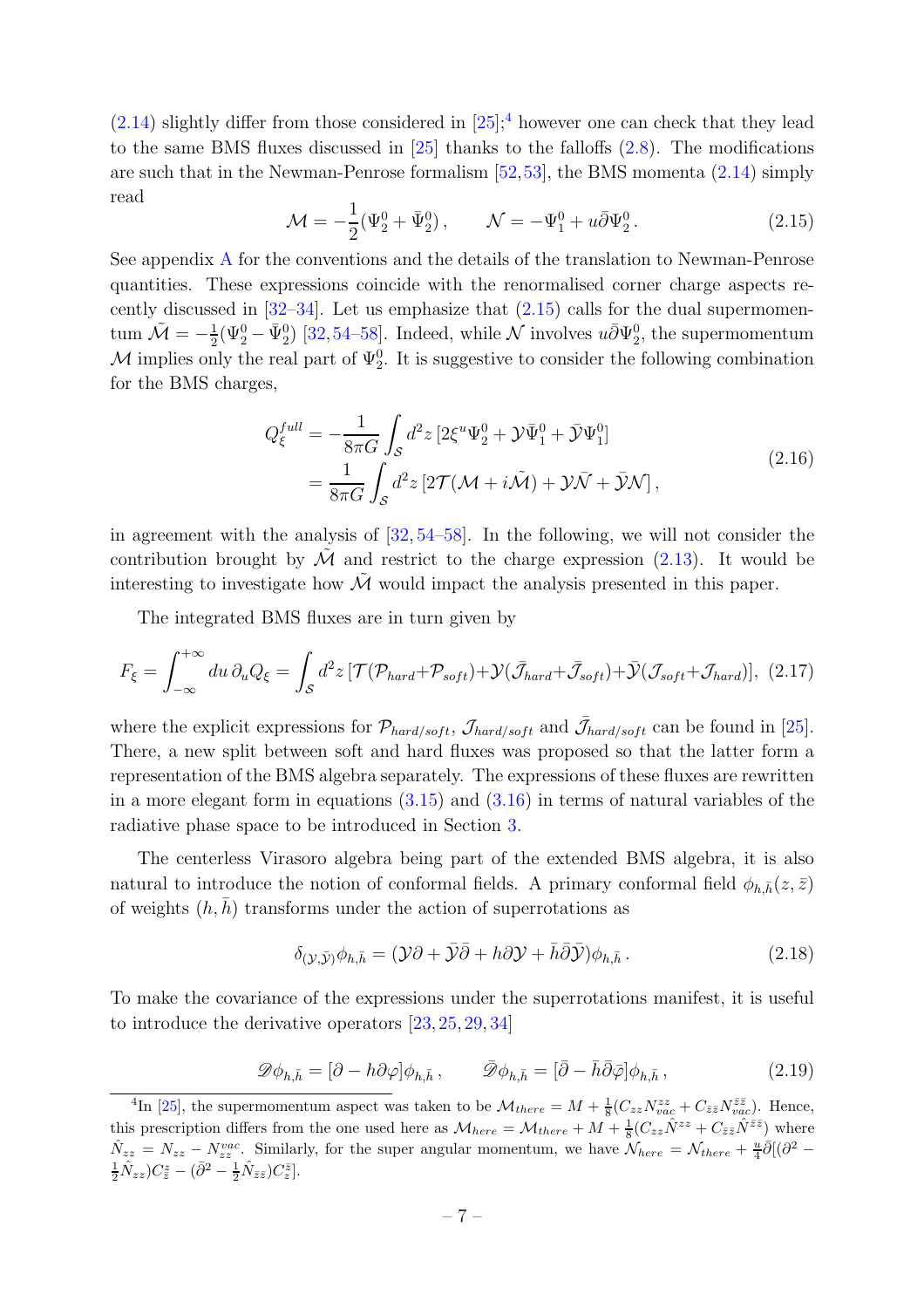which produce conformal fields of weights  $(h + 1, \bar{h})$  and  $(h, \bar{h} + 1)$ , respectively. Notice that they also satisfy  $[\mathscr{D}, \bar{\mathscr{D}}] \phi_{h,\bar{h}} = 0$ .

#### <span id="page-7-0"></span>3 Extended radiative phase space

In this section, we introduce hard and soft variables of the radiative phase space at  $\mathscr{I}^+$  which are naturally suited when considering superrotations. We then construct the symplectic structure and show that the associated canonical generators reproduce the BMS fluxes [\(2.17\)](#page-6-2) of [\[25\]](#page-23-8) that generate the variations on the phase space. In particular, we will observe that the hard and soft sectors of the phase space nicely factorise, which confirms the analysis of [\[22\]](#page-23-3).

We define  $C_{zz}^{(0)}$ ,  $\tilde{C}_{zz}$  and  $\tilde{N}_{zz}$  through<sup>[5](#page-7-1)</sup>

$$
C_{zz} = uN_{zz}^{vac} + C_{zz}^{(0)} + \tilde{C}_{zz}, \qquad N_{zz} = N_{zz}^{vac} + \tilde{N}_{zz},
$$
  
\n
$$
C_{zz}^{(0)} = -2\mathcal{D}^2 C^{(0)}, \qquad C^{(0)} = \frac{1}{2}(C_+ + C_-).
$$
\n(3.1)

<span id="page-7-3"></span>With these definitions, we have the following conditions at the corners of  $\mathscr{I}^+$  as a consequence of  $(2.8)$ ,

$$
\tilde{C}_{zz}|_{\mathcal{J}_{\pm}^{+}} = \mp 2\mathcal{D}^{2} N^{(0)}, \qquad \tilde{N}_{zz}|_{\mathcal{J}_{\pm}^{+}} = 0, \qquad N^{(0)} = \frac{1}{2}(C_{+} - C_{-}). \tag{3.2}
$$

<span id="page-7-5"></span>The leading soft News  $\mathcal{N}_{zz}^{(0)}$  and subleading soft News  $\mathcal{N}_{zz}^{(1)}$  are defined through

<span id="page-7-4"></span>
$$
\mathcal{N}_{zz}^{(0)} = \int_{-\infty}^{+\infty} du \, \tilde{N}_{zz} = -4\mathcal{D}^2 N^{(0)} \,, \qquad \mathcal{N}_{zz}^{(1)} = \int_{-\infty}^{+\infty} du \, u \tilde{N}_{zz} \,. \tag{3.3}
$$

The hard variables of the radiative phase space are given by

$$
\Gamma^{hard} = \{ \tilde{C}_{zz}, \tilde{N}_{zz}, \tilde{C}_{\bar{z}\bar{z}}, \tilde{N}_{\bar{z}\bar{z}} \},\tag{3.4}
$$

<span id="page-7-2"></span>while the soft variables are

$$
\Gamma^{soft} = \{ C^{(0)}, N^{(0)}, \mathcal{N}_{zz}^{(1)}, \mathcal{N}_{\bar{z}\bar{z}}^{(1)}, \varphi, \bar{\varphi} \, | \, \bar{\partial}\varphi = 0 = \partial\bar{\varphi} \} \n= \{ C_{zz}^{(0)}, C_{\bar{z}\bar{z}}^{(0)}, \mathcal{N}_{zz}^{(0)}, \mathcal{N}_{\bar{z}\bar{z}}^{(0)}, \Pi_{zz}, \Pi_{\bar{z}\bar{z}}, N_{zz}^{vac}, N_{\bar{z}\bar{z}}^{vac} \} \n\bar{\mathcal{D}}^2 C_{zz}^{(0)} = \mathcal{D}^2 C_{\bar{z}\bar{z}}^{(0)}, \bar{\mathcal{D}}^2 \mathcal{N}_{zz}^{(0)} = \mathcal{D}^2 \mathcal{N}_{\bar{z}\bar{z}}^{(0)}, \bar{\partial} N_{zz}^{vac} = 0 = \partial N_{\bar{z}\bar{z}}^{vac} \} ,
$$
\n(3.5)

where the field  $\Pi_{zz} = 2\mathcal{N}_{zz}^{(1)} + C^{(0)}\mathcal{N}_{zz}^{(0)}$  corresponds to the symplectic partner of  $N_{\bar{z}\bar{z}}^{vac}$  [\[22\]](#page-23-3). As we will explain below, the parametrisation in the second line of [\(3.5\)](#page-7-2) corresponds to Darboux coordinates for the symplectic form. Using  $(2.7)$ ,  $(2.9)$  and  $(2.12)$ , one can deduce

<span id="page-7-1"></span><sup>&</sup>lt;sup>5</sup>Comparing with  $\hat{N}_{zz}$  and  $\hat{C}_{zz}$  defined in [\[25\]](#page-23-8), we have  $\tilde{C}_{zz} + C_{zz}^{(0)} = \hat{C}_{zz}$  and  $\tilde{N}_{zz} = \hat{N}_{zz}$ .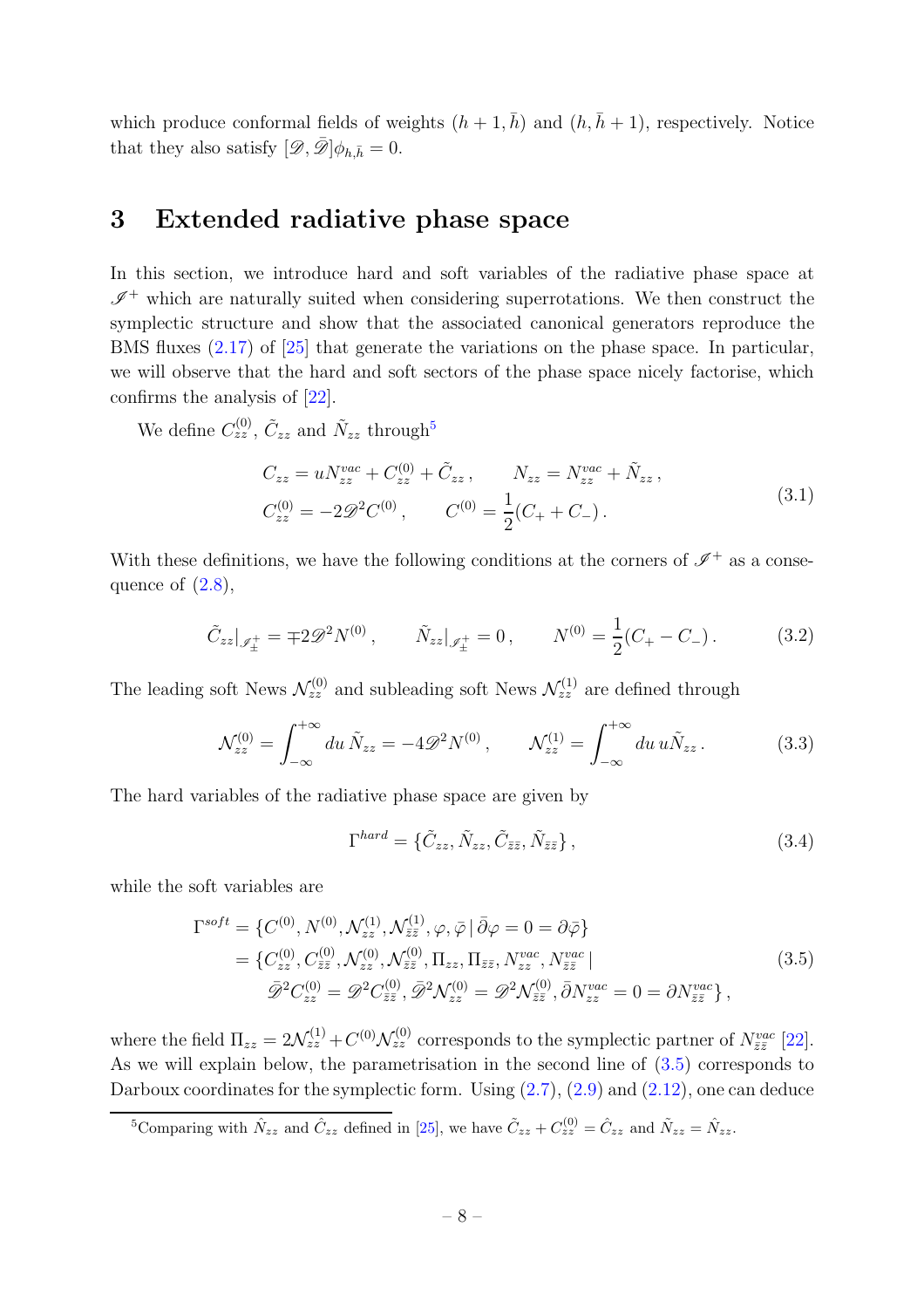the transformations of the above phase space variables under extended BMS symmetries,

<span id="page-8-1"></span>
$$
\delta_{\xi(\mathcal{T},\mathcal{Y},\bar{\mathcal{Y}})}\tilde{C}_{zz} = \left(\mathcal{Y}\partial + \bar{\mathcal{Y}}\bar{\partial} + \frac{3}{2}\partial\mathcal{Y} - \frac{1}{2}\bar{\partial}\bar{\mathcal{Y}}\right)\tilde{C}_{zz} + \left(\mathcal{T} + \frac{u}{2}(\partial\mathcal{Y} + \bar{\partial}\bar{\mathcal{Y}})\right)\tilde{N}_{zz},
$$
\n
$$
\delta_{\xi(\mathcal{T},\mathcal{Y},\bar{\mathcal{Y}})}\tilde{N}_{zz} = \left(\mathcal{Y}\partial + \bar{\mathcal{Y}}\bar{\partial} + 2\partial\mathcal{Y}\right)\tilde{N}_{zz} + \left(\mathcal{T} + \frac{u}{2}(\partial\mathcal{Y} + \bar{\partial}\bar{\mathcal{Y}})\right)\partial_u\tilde{N}_{zz},
$$
\n
$$
\delta_{\xi(\mathcal{T},\mathcal{Y},\bar{\mathcal{Y}})}C_{zz}^{(0)} = \left(\mathcal{Y}\partial + \bar{\mathcal{Y}}\bar{\partial} + \frac{3}{2}\partial\mathcal{Y} - \frac{1}{2}\bar{\partial}\bar{\mathcal{Y}}\right)C_{zz}^{(0)} - 2\mathcal{D}^2\mathcal{T},
$$
\n
$$
\delta_{\xi(\mathcal{T},\mathcal{Y},\bar{\mathcal{Y}})}\mathcal{N}_{zz}^{(0)} = \left(\mathcal{Y}\partial + \bar{\mathcal{Y}}\bar{\partial} + \frac{3}{2}\partial\mathcal{Y} - \frac{1}{2}\bar{\partial}\bar{\mathcal{Y}}\right)\mathcal{N}_{zz}^{(0)},
$$
\n
$$
\delta_{\xi(\mathcal{T},\mathcal{Y},\bar{\mathcal{Y}})}\Pi_{zz} = \left(\mathcal{Y}\partial + \bar{\mathcal{Y}}\bar{\partial} + \partial\mathcal{Y} - \bar{\partial}\bar{\mathcal{Y}}\right)\Pi_{zz} - \mathcal{T}\mathcal{N}_{zz}^{(0)},
$$
\n
$$
\delta_{\xi(\mathcal{T},\mathcal{Y},\bar{\mathcal{Y}})}\mathcal{N}_{zz}^{vac} = \left(\mathcal{Y}\partial + 2\partial\mathcal{Y}\right)\mathcal{N}_{zz}^{vac} - \partial^3\mathcal{Y},
$$
\n(3.6)

together with the complex conjugate relations. In particular, the soft variables  $C_{zz}^{(0)}$ ,  $\mathcal{N}_{zz}^{(0)}$ and  $\Pi_{zz}$  are conformal fields in the sense of [\(2.18\)](#page-6-3).

A symplectic form  $\Omega$  on the extended radiative phase space at  $\mathscr{I}^+$  was proposed recently by Campiglia and Laddha [\[22\]](#page-23-3). It factorises into hard and soft sectors,

$$
\Omega = \Omega^{hard} + \Omega^{soft},
$$
\n
$$
\Omega^{hard} = \frac{1}{32\pi G} \int_{\mathscr{I}^+} du d^2 z \left[ \delta \tilde{N}_{zz} \wedge \delta \tilde{C}_{\bar{z}\bar{z}} + c.c. \right],
$$
\n
$$
\Omega^{soft} = \frac{1}{32\pi G} \int_{\mathcal{S}} d^2 z \left[ \delta \mathcal{N}_{zz}^{(0)} \wedge \delta C_{\bar{z}\bar{z}}^{(0)} + \delta \Pi_{zz} \wedge \delta N_{\bar{z}\bar{z}}^{vac} + c.c. \right].
$$
\n(3.7)

<span id="page-8-0"></span>Using the definitions in  $(3.1)$  and  $(3.3)$  and integration by parts, it can be related to the Ashtekar-Streubel (AS) symplectic structure [\[59–](#page-25-6)[61\]](#page-25-7)

$$
\Omega_{AS} = \frac{1}{32\pi G} \int_{\mathscr{I}^+} du d^2 z \left[ \delta N_{zz} \wedge \delta C_{\bar{z}\bar{z}} + c.c. \right] ,\qquad (3.8)
$$

through

$$
\Omega = \Omega_{AS} + \frac{1}{32\pi G} \int_{\mathcal{S}} d^2 z \left[ \delta(C^{(0)} \mathcal{N}_{zz}^{(0)}) \wedge \delta N_{\bar{z}\bar{z}}^{vac} + c.c. \right] . \tag{3.9}
$$

We note that the difference between  $\Omega$  and  $\Omega_{AS}$  can be interpreted as a corner ambiguity of the symplectic form  $[45-47]$  (see also  $[26, 62, 63]$  $[26, 62, 63]$  $[26, 62, 63]$  $[26, 62, 63]$  for reviews):

$$
\Omega = \Omega_{AS} + \int_{\mathscr{I}^+} d\delta Y,
$$
  
\n
$$
\delta Y = \frac{1}{32\pi G} \left[ \delta(C^{(0)}\tilde{C}_{zz}) \wedge \delta N_{\bar{z}\bar{z}}^{vac} + c.c. \right] dz \wedge d\bar{z}.
$$
\n(3.10)

Here,  $Y$  is a one-form on the phase space and a two-form on the spacetime. This ambiguity can be derived from the variational principle [\[64–](#page-25-10)[70\]](#page-26-0) by adding to the action a boundary term of the form

$$
S_b = -\frac{1}{32\pi G} \int_{\mathscr{I}^+} du d^2 z \left[ C^{(0)} \tilde{N}_{zz} N_{\bar{z}\bar{z}}^{vac} + c.c. \right]. \tag{3.11}
$$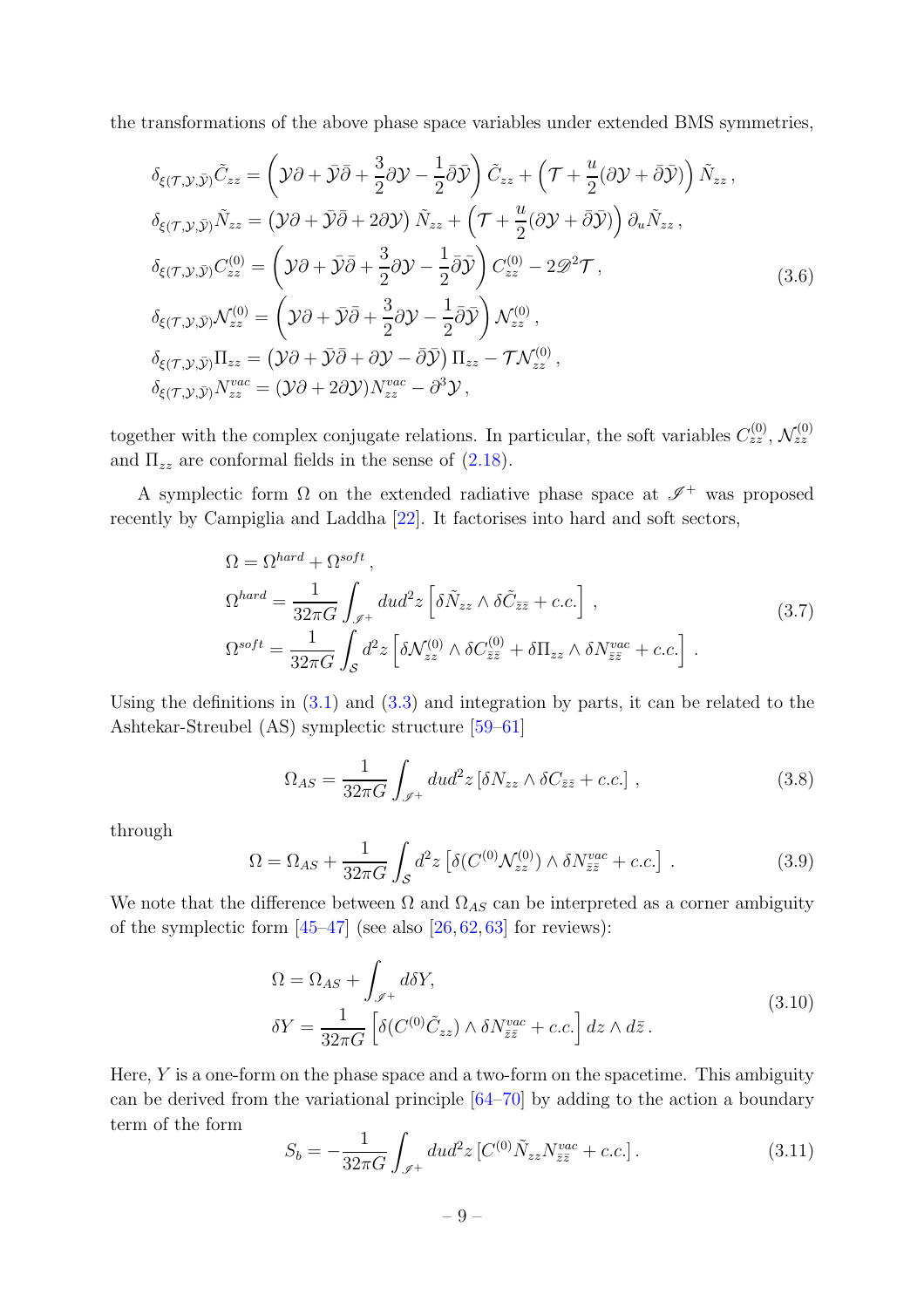From the symplectic structure  $(3.7)$ , one can read the non-vanishing Poisson brackets<sup>[6](#page-9-2)</sup>

$$
\{\tilde{C}_{zz}(u), \tilde{C}_{\bar{w}\bar{w}}(u')\} = -8\pi G \,\delta^{(2)}(z - w) \text{sgn}(u - u'),\{\mathcal{N}_{zz}^{(0)}, C_{\bar{w}\bar{w}}^{(0)}\} = -16\pi G \,\delta^{(2)}(z - w),\{\Pi_{zz}, N_{\bar{w}\bar{w}}^{vac}\} = -16\pi G \,\delta^{(2)}(z - w).
$$
\n(3.12)

In particular, using  $\partial_u \text{sgn}(u) = 2\delta(u)$ , the first bracket implies

$$
\{\tilde{N}_{zz}(u), \tilde{C}_{\bar{w}\bar{w}}(u')\} = -16\pi G \,\delta^{(2)}(z-w)\delta(u-u')\,,
$$
\n
$$
\{\tilde{N}_{zz}(u), \tilde{N}_{\bar{w}\bar{w}}(u')\} = 16\pi G \,\delta^{(2)}(z-w)\partial_u\delta(u-u')\,.
$$
\n(3.13)

The BMS fluxes are obtained by contracting the symplectic structure [\(3.7\)](#page-8-0) with the Hamiltonian vector fields generating BMS symmetries. Using [\(3.6\)](#page-8-1), we have

$$
i_{\delta_{\xi(\mathcal{T},\mathcal{Y},\bar{\mathcal{Y}})}}\Omega^{soft} = \delta F^{soft}_{(\mathcal{T},\mathcal{Y},\bar{\mathcal{Y}})}, \qquad i_{\delta_{\xi(\mathcal{T},\mathcal{Y},\bar{\mathcal{Y}})}}\Omega^{hard} = \delta F^{hard}_{(\mathcal{T},\mathcal{Y},\bar{\mathcal{Y}})}, \qquad (3.14)
$$

<span id="page-9-0"></span>where the supertranslation fluxes are given by

$$
F_{\mathcal{T}}^{hard} = -\frac{1}{16\pi G} \int_{\mathcal{I}^+} du d^2 z \, \mathcal{T} \left[ \tilde{N}_{zz} \tilde{N}_{\bar{z}\bar{z}} \right] \,,
$$
  
\n
$$
F_{\mathcal{T}}^{soft} = \frac{1}{8\pi G} \int_{\mathcal{S}} d^2 z \, \mathcal{T} \left[ \mathcal{D}^2 \mathcal{N}_{\bar{z}\bar{z}}^{(0)} \right] \,,
$$
\n(3.15)

and the superrotation fluxes by

<span id="page-9-1"></span>
$$
F_{\mathcal{Y}}^{hard} = \frac{1}{16\pi G} \int_{\mathcal{I}^+} du d^2 z \, \mathcal{Y} \left[ \frac{3}{2} \tilde{C}_{zz} \partial \tilde{N}_{\bar{z}\bar{z}} + \frac{1}{2} \tilde{N}_{\bar{z}\bar{z}} \partial \tilde{C}_{zz} + \frac{u}{2} \partial (\tilde{N}_{zz} \tilde{N}_{\bar{z}\bar{z}}) \right],
$$
  
\n
$$
F_{\mathcal{Y}}^{soft} = \frac{1}{16\pi G} \int_{\mathcal{S}} d^2 z \, \mathcal{Y} \left[ -\mathcal{D}^3 \mathcal{N}_{\bar{z}\bar{z}}^{(1)} + \frac{3}{2} C_{zz}^{(0)} \mathcal{D} \mathcal{N}_{\bar{z}\bar{z}}^{(0)} + \frac{1}{2} \mathcal{N}_{\bar{z}\bar{z}}^{(0)} \mathcal{D} C_{zz}^{(0)} \right],
$$
\n(3.16)

together with the complex conjugate expressions associated with  $\mathcal{Y}$ . Using the definitions  $(3.1)$  and  $(3.3)$ , it is straightforward to show that the BMS fluxes  $(3.15)$  and  $(3.16)$ precisely reproduce the hard and soft fluxes provided in [\[25\]](#page-23-8) and have the right behavior under extended BMS transformations. More precisely, the hard and soft BMS momentum fluxes appearing in  $(2.17)$  transform separately in the coadjoint representation  $[25, 29]$  $[25, 29]$ ,

<span id="page-9-3"></span>
$$
\delta_{(\mathcal{T}, \mathcal{Y}, \bar{\mathcal{Y}})} \mathcal{P}_{hard/soft} = \left[ \mathcal{Y}\partial + \bar{\mathcal{Y}}\bar{\partial} + \frac{3}{2}\partial \mathcal{Y} + \frac{3}{2}\bar{\partial}\bar{\mathcal{Y}} \right] \mathcal{P}_{hard/soft} ,
$$
\n
$$
\delta_{(\mathcal{T}, \mathcal{Y}, \bar{\mathcal{Y}})} \mathcal{J}_{hard/soft} = \left[ \mathcal{Y}\partial + \bar{\mathcal{Y}}\bar{\partial} + 2\bar{\partial}\bar{\mathcal{Y}} + \partial \mathcal{Y} \right] \mathcal{J}_{hard/soft} + \frac{1}{2} \mathcal{T} \bar{\partial} \mathcal{P}_{hard/soft} + \frac{3}{2} \bar{\partial} \mathcal{T} \mathcal{P}_{hard/soft} .
$$
\n(3.17)

<span id="page-9-2"></span><sup>&</sup>lt;sup>6</sup>The sign convention to define the Poisson bracket associated to the symplectic structure  $(3.7)$  is chosen to match with the bracket introduced in  $[25]$ . It is such that for two functions f, g on the phase space, we have  $\{f,g\} = i_{X_f} i_{X_g} \Omega$ , where the Hamiltonian vector field  $X_f$  satisfies  $i_{X_f} \Omega = \delta f$ .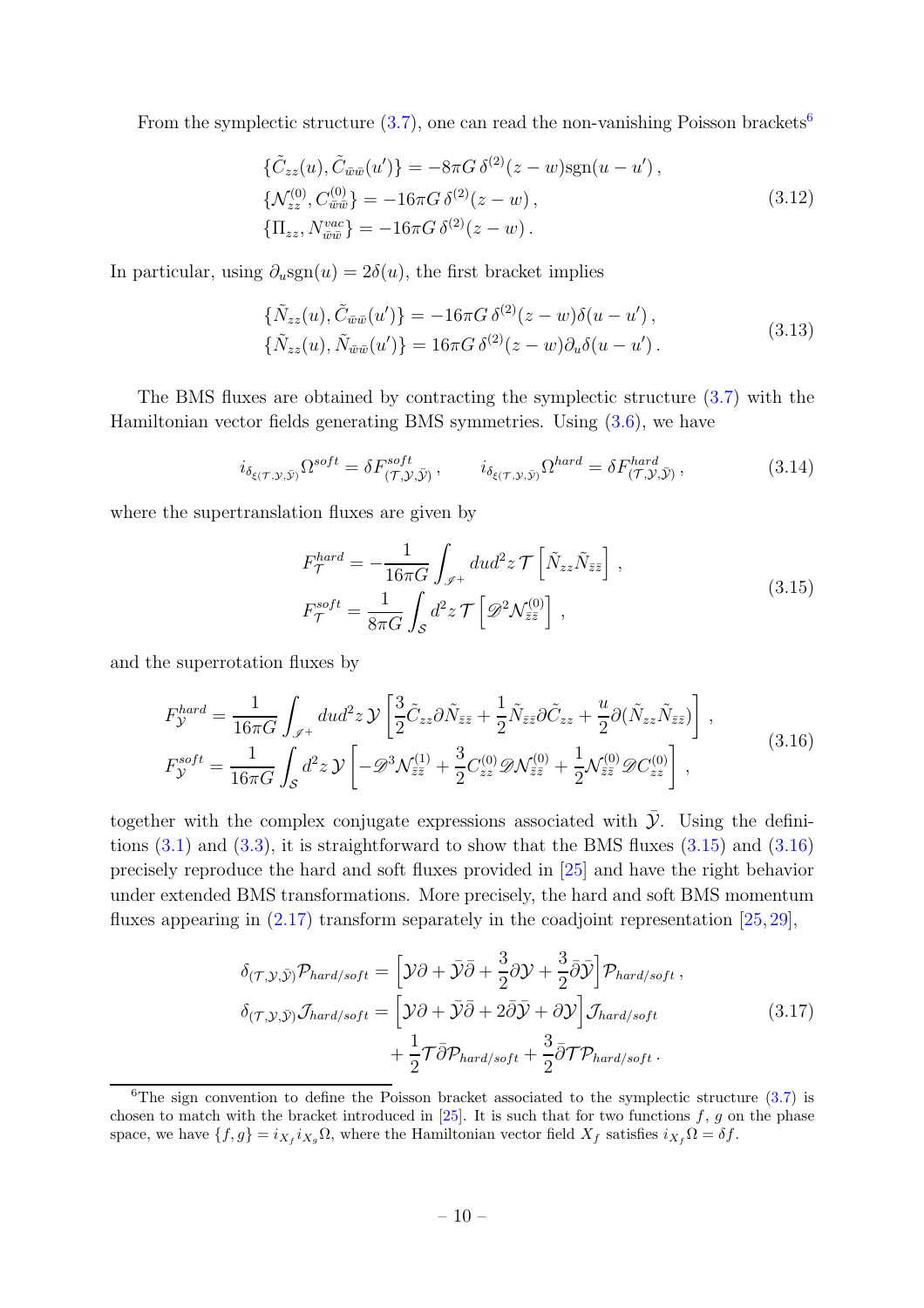In particular, the last two terms appearing in the soft flux  $(3.16)$ ,

<span id="page-10-1"></span>
$$
\frac{1}{16\pi G} \int_{\mathcal{S}} d^2 z \, \mathcal{Y} \left[ \frac{3}{2} C_{zz}^{(0)} \mathscr{D} \mathcal{N}_{\bar{z}\bar{z}}^{(0)} + \frac{1}{2} \mathcal{N}_{\bar{z}\bar{z}}^{(0)} \mathscr{D} C_{zz}^{(0)} \right] \,, \tag{3.18}
$$

were introduced in [\[25\]](#page-23-8) in order to reproduce the correct inhomogeneous term in the transformation of the super angular momentum flux under supertranslation, namely the terms proportional to  $\mathcal T$  in  $(3.17)^7$  $(3.17)^7$  $(3.17)^7$ . As we will argue in Section [5,](#page-14-0) the terms  $(3.18)$ are crucial to recover the one-loop corrected subleading soft theorem and corresponding conformal Ward identities.

For practical purposes, it turns out to be useful to provide an alternative expression for the superrotation fluxes  $(3.16)$ . First, integrating by parts with respect to u and using the asymptotic values of the fields  $(3.2)$  to cancel boundary terms, the hard flux can be rewritten as

$$
F_{\mathcal{Y}}^{hard} = \frac{1}{16\pi G} \int_{\mathcal{I}^+} du d^2 z \, \mathcal{Y} \left[ -\frac{3}{2} \tilde{N}_{zz} \partial \tilde{C}_{\bar{z}\bar{z}} - \frac{1}{2} \tilde{N}_{zz} \partial \tilde{C}_{\bar{z}\bar{z}} + \frac{u}{2} \partial (\tilde{N}_{zz} \tilde{N}_{\bar{z}\bar{z}}) \right] \,. \tag{3.19}
$$

Furthermore, integrating by parts with respect to z and using the electricity conditions [\(3.2\)](#page-7-5) and [\(3.3\)](#page-7-4) for  $\mathcal{N}^{(0)}_{\bar{z}\bar{z}}$  and  $C^{(0)}_{zz}$ , the soft flux can be rewritten as

$$
F_{\mathcal{Y}}^{soft} = \frac{1}{16\pi G} \int_{\mathcal{S}} d^2 z \, \mathcal{Y} \left[ -\mathcal{D}^3 (\mathcal{N}_{\bar{z}\bar{z}}^{(1)} + C^{(0)} \mathcal{N}_{\bar{z}\bar{z}}^{(0)}) - \frac{3}{2} \mathcal{N}_{zz}^{(0)} \mathcal{D} C_{\bar{z}\bar{z}}^{(0)} - \frac{1}{2} C_{\bar{z}\bar{z}}^{(0)} \mathcal{D} \mathcal{N}_{zz}^{(0)} \right] \tag{3.20}
$$
  
= 
$$
\frac{1}{16\pi G} \int_{\mathcal{S}} d^2 z \, \mathcal{Y} \left[ -\mathcal{D}^3 (\mathcal{N}_{\bar{z}\bar{z}}^{(1)} + C^{(0)} \mathcal{N}_{\bar{z}\bar{z}}^{(0)}) + 3 \bar{\mathcal{D}}^2 \mathcal{N}_{zz}^{(0)} \mathcal{D} C^{(0)} + C^{(0)} \mathcal{D} \bar{\mathcal{D}}^2 \mathcal{N}_{zz}^{(0)} \right] .
$$

It can be shown that the BMS fluxes generate the transformations on the radiative phase space, namely

<span id="page-10-2"></span>
$$
\{F_{(\mathcal{T},\mathcal{Y},\bar{\mathcal{Y}})}^{hard}, \tilde{C}_{zz}\} = \delta_{\xi(\mathcal{T},\mathcal{Y},\bar{\mathcal{Y}})} \tilde{C}_{zz}, \quad \{F_{(\mathcal{T},\mathcal{Y},\bar{\mathcal{Y}})}^{hard}, \tilde{N}_{zz}\} = \delta_{\xi(\mathcal{T},\mathcal{Y},\bar{\mathcal{Y}})} \tilde{N}_{zz},
$$
\n
$$
\{F_{(\mathcal{T},\mathcal{Y},\bar{\mathcal{Y}})}^{soft}, C_{zz}^{(0)}\} = \delta_{\xi(\mathcal{T},\mathcal{Y},\bar{\mathcal{Y}})} C_{zz}^{(0)}, \quad \{F_{(\mathcal{T},\mathcal{Y},\bar{\mathcal{Y}})}^{soft}, N_{zz}^{(0)}\} = \delta_{\xi(\mathcal{T},\mathcal{Y},\bar{\mathcal{Y}})} N_{zz}^{(0)},
$$
\n
$$
\{F_{(\mathcal{T},\mathcal{Y},\bar{\mathcal{Y}})}^{soft}, \Pi_{zz}\} = \delta_{\xi(\mathcal{T},\mathcal{Y},\bar{\mathcal{Y}})} \Pi_{zz},
$$
\n
$$
\{F_{(\mathcal{T},\mathcal{Y},\bar{\mathcal{Y}})}^{soft}, \tilde{C}_{zz}\} = 0, \quad \{F_{(\mathcal{T},\mathcal{Y},\bar{\mathcal{Y}})}^{soft}, \tilde{N}_{zz}\} = 0,
$$
\n
$$
\{F_{(\mathcal{T},\mathcal{Y},\bar{\mathcal{Y}})}^{hard}, C^{(0)}\} = 0, \quad \{F_{(\mathcal{T},\mathcal{Y},\bar{\mathcal{Y}})}^{hard}, N^{(0)}\} = 0, \quad \{F_{(\mathcal{T},\mathcal{Y},\bar{\mathcal{Y}})}^{hard}, \Pi_{zz}\} = 0.
$$
\n(3.21)

As a corollary, we have

$$
\{F_{(\mathcal{T}_1,\mathcal{Y}_1,\bar{\mathcal{Y}}_1)}, F_{(\mathcal{T}_2,\mathcal{Y}_2,\bar{\mathcal{Y}}_2)}\} = \delta_{(\mathcal{T}_1,\mathcal{Y}_1,\bar{\mathcal{Y}}_1)} F_{(\mathcal{T}_2,\mathcal{Y}_2,\bar{\mathcal{Y}}_2)}\,,\tag{3.22}
$$

<span id="page-10-0"></span><sup>&</sup>lt;sup>7</sup>In Newtonian mechanics, the angular momentum  $\vec{L}$  transforms inhomogeneously under a translation  $\vec{\alpha}$  in terms of the cross product between the translation and the linear momentum  $\vec{p}: \delta_{\alpha}\vec{L} = \vec{\alpha} \times \vec{p}$ . In [\[25\]](#page-23-8) terms involving C<sup>−</sup> were introduced in the split between hard and soft super angular momentum fluxes to reproduce the generalization of this transformation to supertranslations. It was also noted in footnote 8 of that paper that the same terms with  $C_+$  instead of  $C_-\$  could have been chosen since both fields transform in the same way under extended BMS symmetries. Here we use their weighted sum  $C^{(0)}$ instead.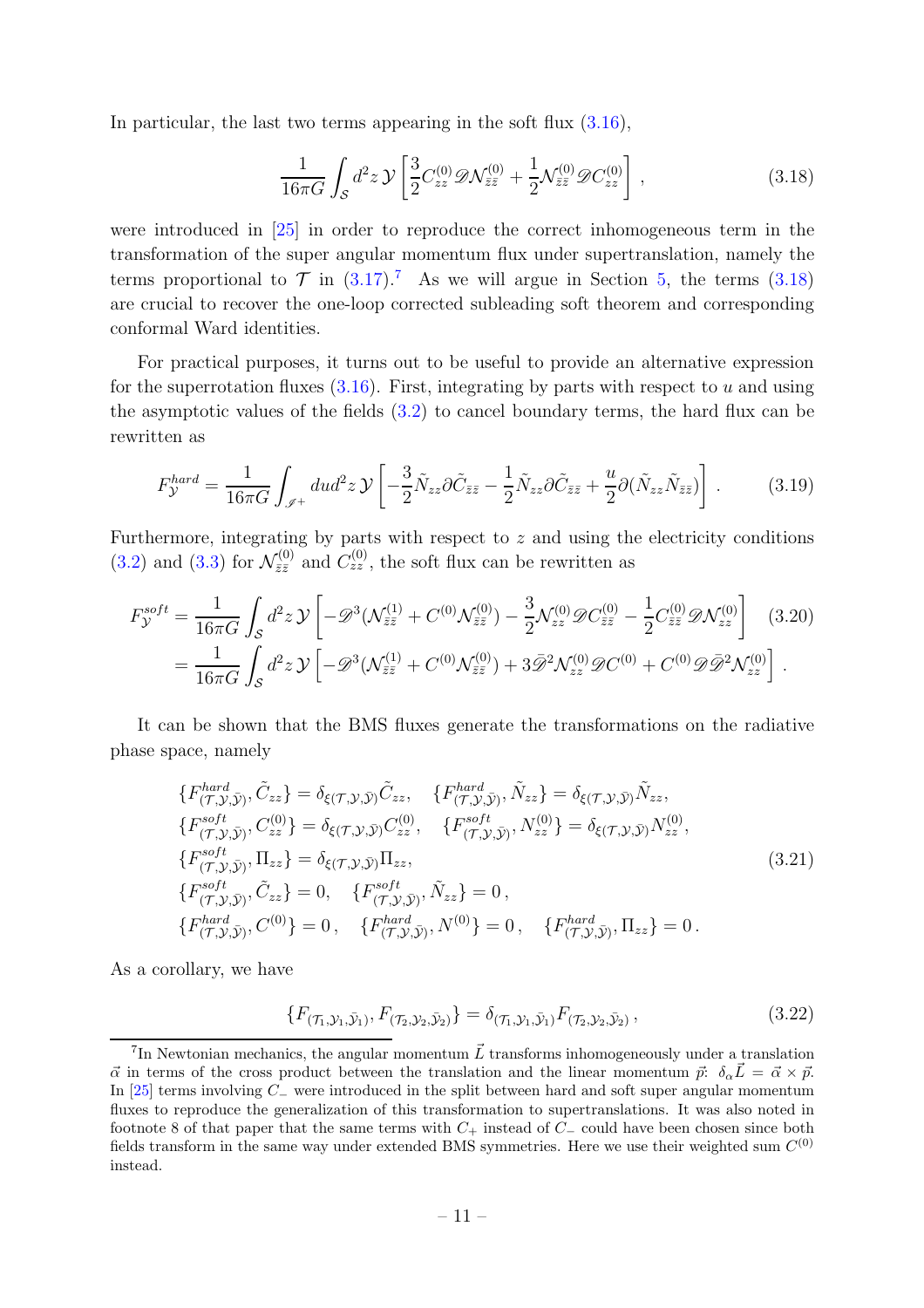which reproduces the bracket postulated in [\[25\]](#page-23-8). Using this bracket, it was shown there that the BMS fluxes represent the BMS algebra without central extension,

$$
\{F_{(\mathcal{T}_1,\mathcal{Y}_1,\bar{\mathcal{Y}}_1)}, F_{(\mathcal{T}_2,\mathcal{Y}_2,\bar{\mathcal{Y}}_2)}\} = -F_{[(\mathcal{T}_1,\mathcal{Y}_1,\bar{\mathcal{Y}}_1),(\mathcal{T}_2,\mathcal{Y}_2,\bar{\mathcal{Y}}_2)]}\,. \tag{3.23}
$$

Furthermore, the factorisation of the symplectic form between hard and soft sectors implies

$$
\{F_{(\mathcal{T}_1,\mathcal{Y}_1,\bar{\mathcal{Y}}_1)}^{soft}, F_{(\mathcal{T}_2,\mathcal{Y}_2,\bar{\mathcal{Y}}_2)}^{hard}\} = 0, \qquad \{F_{(\mathcal{T}_1,\mathcal{Y}_1,\bar{\mathcal{Y}}_1)}^{soft/hard}, F_{(\mathcal{T}_2,\mathcal{Y}_2,\bar{\mathcal{Y}}_2)}^{soft/hard}\} = -F_{[(\mathcal{T}_1,\mathcal{Y}_1,\bar{\mathcal{Y}}_1),(\mathcal{T}_2,\mathcal{Y}_2,\bar{\mathcal{Y}}_2)]}, \quad (3.24)
$$

which confirms the suggestion made in  $[25]$ . Thus, the hard and soft fluxes separately give a representation of the extended BMS algebra.

#### <span id="page-11-0"></span>4 Leading soft theorem and soft factorisation

In this section we review the leading soft graviton theorem and the soft factorisation of the S-matrix. Some of their implications will be of direct use in the next section when discussing the one-loop corrections to the subleading soft graviton theorem.

We will treat both cases where external hard particles can be massless or massive. As usual, we adopt a parametrisation of massless momenta and polarisation vectors in terms of energy and stereographic coordinates on the celestial sphere (see e.g. [\[71\]](#page-26-1))

$$
q^{\mu}(\omega, z, \bar{z}) = \omega (1 + z\bar{z}, z + \bar{z}, -i(z - \bar{z}), 1 - z\bar{z}) \equiv \omega \hat{q}^{\mu}(z, \bar{z}),
$$
  
\n
$$
\varepsilon_{\mu}^{+}(z, \bar{z}) = \frac{1}{\sqrt{2}} (-\bar{z}, 1, -i, -\bar{z}),
$$
  
\n
$$
\varepsilon_{\mu}^{-}(z, \bar{z}) = \frac{1}{\sqrt{2}} (-z, 1, i, -z).
$$
\n(4.1)

The two polarisation tensors of the graviton are constructed as  $\varepsilon_{\mu\nu}^{\pm} = \varepsilon_{\mu}^{\pm} \varepsilon_{\nu}^{\pm}$  and they satisfy the relations

$$
\varepsilon_{\mu}^{+}(z,\bar{z}) = \frac{1}{\sqrt{2}} \,\partial_{z}\hat{q}_{\mu}(z,\bar{z})\,, \qquad \varepsilon_{\mu}^{-}(z,\bar{z}) = \frac{1}{\sqrt{2}} \,\partial_{\bar{z}}\hat{q}_{\mu}(z,\bar{z})\,. \tag{4.2}
$$

The inner product of two massless momenta is then simply given by

$$
\hat{q}_1 \cdot \hat{q}_2 = -2 \left| z_{12} \right|^2. \tag{4.3}
$$

The parametrisation of massive momenta is slightly more involved as it refers to coordinates  $(\rho, z, \bar{z})$  on the three-dimensional hyperboloid describing the directions of approach to timelike infinity  $i^+$ . We give it explicitly in appendix [B.](#page-20-0)

The leading soft graviton theorem is known since the work of Weinberg [\[72\]](#page-26-2). Consider the scattering amplitude  $\mathcal{M}_n(p_1, ..., p_n)$  of n hard massless particles with momenta  $p_i$ 's. The leading soft graviton theorem states that the amplitude  $\mathcal{M}_{n+1}(q, p_1, ..., p_n)$  containing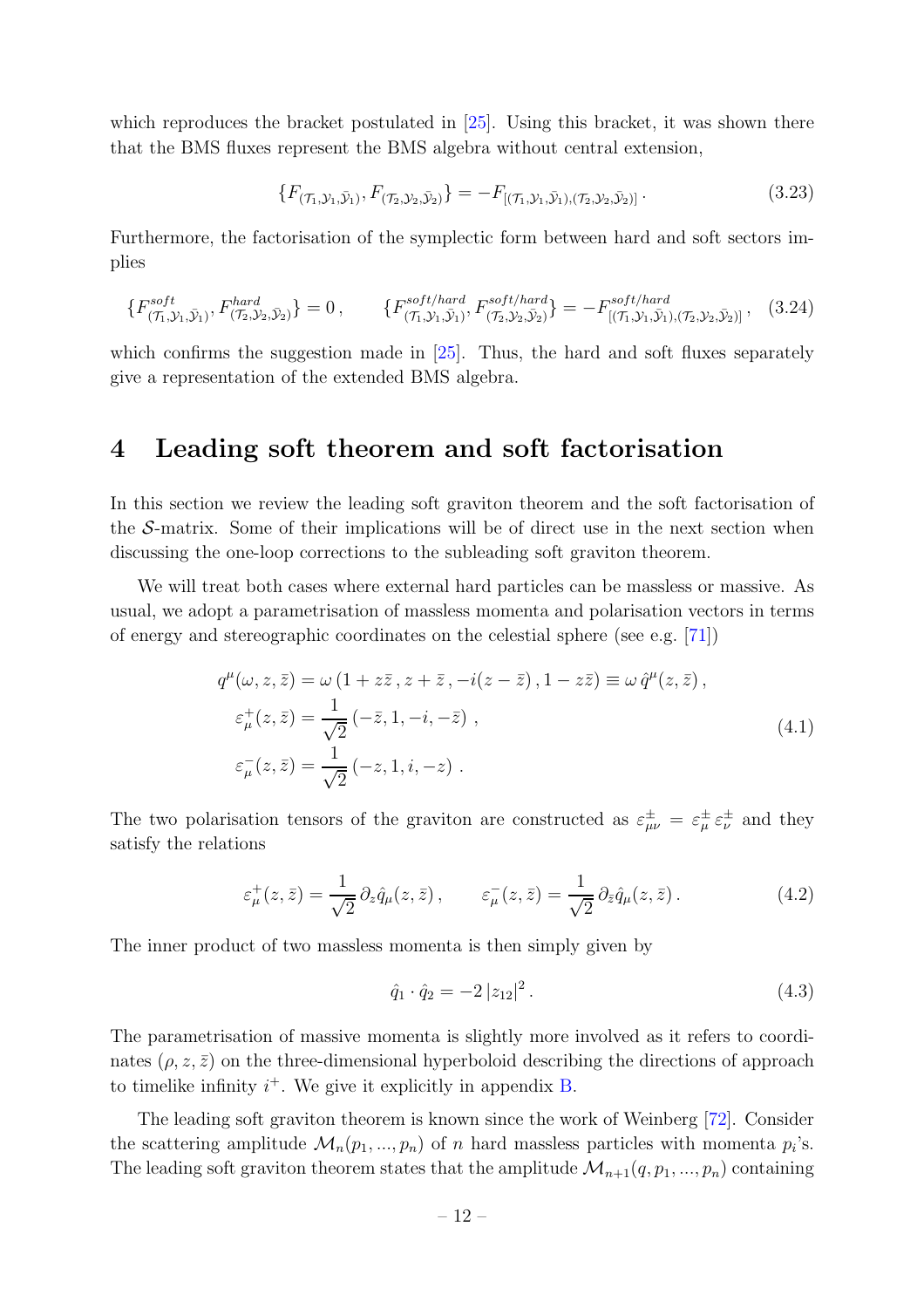an additional external graviton with momentum  $q = \omega \hat{q}$  and polarisation  $\varepsilon^{\pm}_{\mu\nu}(\hat{q})$ , satisfies

<span id="page-12-1"></span>
$$
\lim_{\omega \to 0} \omega \mathcal{M}_{n+1}(\omega \hat{q}, p_1, ..., p_n) = \hat{S}_n^{(0)\pm} \mathcal{M}_n(p_1, ..., p_n),
$$
\n(4.4)

where the (normalised) soft factor is given by

<span id="page-12-3"></span>
$$
\hat{S}_n^{(0)\pm} = \frac{\kappa}{2} \sum_{i=1}^n \frac{p_i^{\mu} p_i^{\nu} \varepsilon_{\mu\nu}^{\pm}(\hat{q})}{p_i \cdot \hat{q}}, \qquad \kappa^2 = 32\pi G. \tag{4.5}
$$

For ease of notation, we have taken all particles to be outgoing without loss of generality. In anticipation of the discussion that follows, we already point out that Weinberg's soft theorem can be written in terms of the insertion of the soft graviton operator  $\mathcal{N}_{zz}^{(0)}$  into the  $S$ -matrix elements as

<span id="page-12-0"></span>
$$
\langle \text{out} | \mathcal{N}_{zz}^{(0)} \mathcal{S} | \text{in} \rangle = -\frac{\kappa}{16\pi} \hat{S}_n^{(0)+} \langle \text{out} | \mathcal{S} | \text{in} \rangle. \tag{4.6}
$$

Indeed,  $\mathcal{N}_{zz}^{(0)}$  can be decomposed in terms of creation and annihilation operators of the graviton field [\[4\]](#page-22-1),

<span id="page-12-2"></span>
$$
\mathcal{N}_{zz}^{(0)} = -\frac{\kappa}{16\pi} \lim_{\omega \to 0} \omega \left[ a_+^{\text{out}}(\omega \hat{q}) + a_-^{\text{out}}(\omega \hat{q})^\dagger \right] , \qquad (4.7)
$$

such that  $(4.6)$  is equivalent to

$$
\lim_{\omega \to 0} \omega \langle \text{out} | a_{+}^{\text{out}}(\omega \hat{q}) \mathcal{S} | \text{in} \rangle = \hat{S}_{n}^{(0)+} \langle \text{out} | \mathcal{S} | \text{in} \rangle. \tag{4.8}
$$

This is indeed Weinberg's soft graviton theorem [\(4.4\)](#page-12-1).

More recently Strominger, He, Lysov and Mitra showed that the leading soft theorem is equivalent to the conservation of BMS charges across spatial infinity, i.e., from  $\mathscr{I}^-_+$  to  $\mathscr{I}^+_-$  [\[3,](#page-22-0)[4\]](#page-22-1),

$$
Q(\mathscr{I}_{-}^{+}) = Q(\mathscr{I}_{+}^{-}) \,. \tag{4.9}
$$

To justify this conservation law, Strominger argued that antipodal matching conditions must be imposed on the field and symmetry parameters for the gravitational scattering problem to be well-defined [\[3\]](#page-22-0). It turns out that such antipodal matching relations and the resulting charge conservation follow directly from regularity of null infinity [\[73](#page-26-3)[–80\]](#page-26-4). In spacetimes where charges vanish in the limit to  $\mathscr{I}_{+}^{+}$  and  $\mathscr{I}_{-}^{-}$ , the conserved charges are also equal to the BMS fluxes passing through  $\mathcal{I}$ ,

$$
Q(\mathscr{I}_{-}^{+}) = -F(\mathscr{I}^{+}), \qquad Q(\mathscr{I}_{+}^{-}) = F(\mathscr{I}^{-}). \qquad (4.10)
$$

Therefore, invariance of the S-matrix under BMS symmetries reads [\[3\]](#page-22-0)

$$
[Q, S] = 0, \tag{4.11}
$$

or equivalently

$$
\langle \text{out} | F(\mathcal{I}^+) \mathcal{S} + \mathcal{S} F(\mathcal{I}^-) | \text{in} \rangle = 0. \tag{4.12}
$$

– 13 –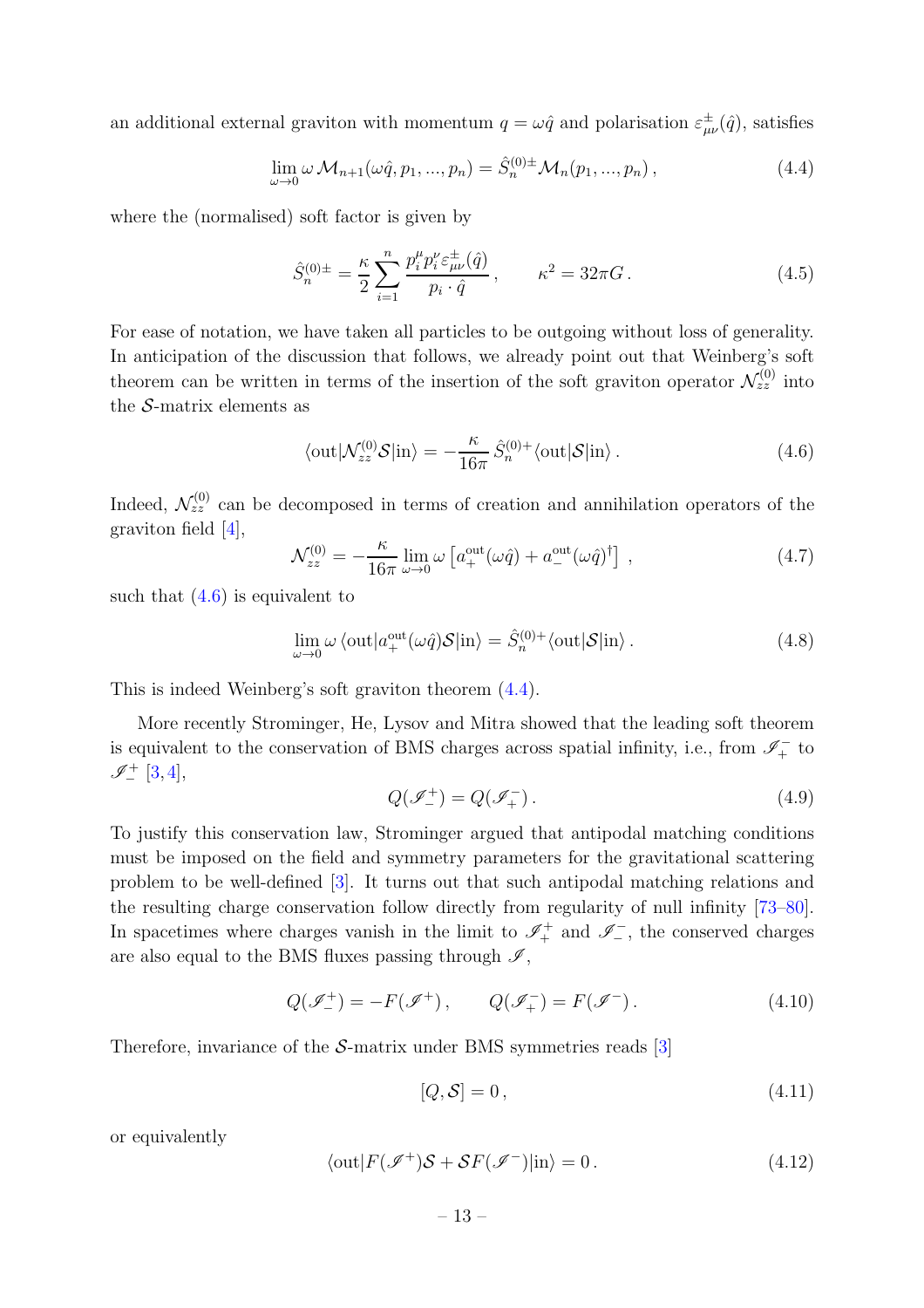To recover the soft theorem, one considers the soft and hard pieces of the fluxes separately. The hard part of the flux is used to generate the BMS transformation of the hard external wavefunctions,

$$
F_{\mathcal{T}}^{hard}|\text{out}\rangle = -i\delta_{\mathcal{T}}|\text{out}\rangle\,,\tag{4.13}
$$

while the soft part of the flux inserts the soft graviton field  $\mathcal{N}_{zz}^{(0)}$  as given in [\(4.7\)](#page-12-2). Putting this together one recovers the leading soft theorem in the form [\(4.6\)](#page-12-0). Note that the treatment for massive external particles was given in [\[81\]](#page-26-5).

Another important and related feature of the S-matrix is its factorisation into soft and finite pieces [\[72,](#page-26-2) [82,](#page-27-0) [83\]](#page-27-1),

<span id="page-13-0"></span>
$$
\mathcal{M} = \mathcal{M}_{\text{soft}} \, \mathcal{M}_{\text{finite}} \,, \tag{4.14}
$$

where the soft factor  $\mathcal{M}_{\text{soft}}$  carries all dependencies on the infrared regulator  $\epsilon$ , and takes the simple form

$$
\mathcal{M}_{\text{soft}} = \exp\left[\frac{\hbar}{\epsilon} \frac{\kappa^2}{(8\pi)^2} \sum_{i,j=1}^n p_i \cdot p_j \ln \frac{p_i \cdot p_j}{\mu}\right].
$$
 (4.15)

Here  $\mu$  is an immaterial parameter needed for dimensional reasons, and momentum conservation can be used to show that the above expression does not actually depend on its value. The dependence on  $\epsilon$  is problematic however, as it makes the amplitude [\(4.14\)](#page-13-0) vanish in the limit  $\epsilon \to 0$ . In order to obtain meaningful predictions, one usually considers inclusive cross-sections with an arbitrary number of external soft gravitons. The Weinberg poles exponentiate precisely in such a way which can be used to cancel the infrared soft factor  $\mathcal{M}_{\text{soft}}$ .

This factorisation has motivated a factorisation of the external wavefunctions themselves [\[71,](#page-26-1) [84\]](#page-27-2). In the language of celestial holography, amplitudes are viewed as a correlators of a two-dimensional CFT living on the celestial sphere,

$$
\mathcal{M}_n = \langle \text{out} | \mathcal{S} | \text{in} \rangle \equiv \langle \mathcal{O}_1 ... \mathcal{O}_n \rangle, \qquad (4.16)
$$

where the insertion of an operator  $\mathcal{O}_i$  represents the hard external particle with momentum  $p_i$ . Factorisation of the external wavefunctions translates into factorisation of these operators. For massless particles it is assumed to take the form

$$
\mathcal{O}_{\omega}(z,\bar{z}) = \mathcal{W}_{\omega}(z,\bar{z})\,\tilde{\mathcal{O}}_{\omega}(z,\bar{z})\,,\qquad \mathcal{W}_{\omega}(z,\bar{z}) = e^{i\omega C^{(0)}(z,\bar{z})}\,,\tag{4.17}
$$

where  $\tilde{\mathcal{O}}_{\omega}$  is invariant under supertranslations. The case of massive particles is treated in appendix [B.](#page-20-0) Further assuming that the two types of operators do no interact, the correlation functions factorise nicely,

$$
\langle \mathcal{O}_1 \dots \mathcal{O}_n \rangle = \langle \mathcal{W}_1 \dots \mathcal{W}_n \rangle \langle \tilde{\mathcal{O}}_1 \dots \tilde{\mathcal{O}}_n \rangle, \qquad (4.18)
$$

such that one makes the identifications

$$
\mathcal{M}_{\text{soft}} = \langle \mathcal{W}_1 \dots \mathcal{W}_n \rangle, \qquad \mathcal{M}_{\text{finite}} = \langle \tilde{\mathcal{O}}_1 \dots \tilde{\mathcal{O}}_n \rangle. \tag{4.19}
$$

 $-14-$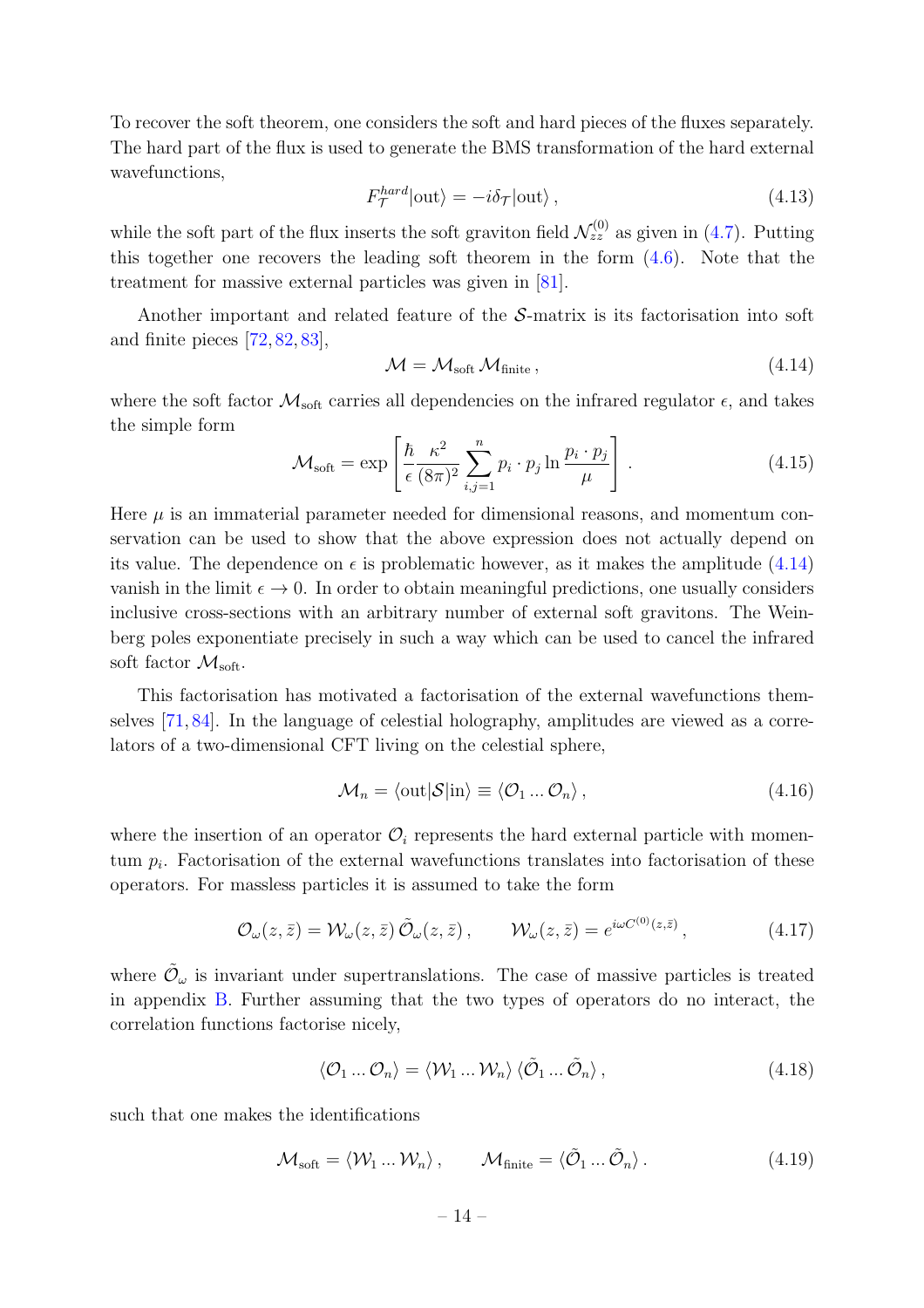Note that  $\mathcal{M}_{\text{soft}}$  can also be written in terms of the celestial two-point correlator of the supertranslation Goldstone mode [\[71,](#page-26-1) [84,](#page-27-2) [85\]](#page-27-3),

$$
\mathcal{M}_{\text{soft}} = \langle \mathcal{W}_1 \dots \mathcal{W}_n \rangle = \exp \left[ -\frac{1}{2} \sum_{i \neq j}^n \eta_i \eta_j \omega_i \omega_j \langle C^{(0)}(z_i, \bar{z}_i) C^{(0)}(z_j, \bar{z}_j) \rangle \right], \tag{4.20}
$$

with

<span id="page-14-3"></span>
$$
\langle C^{(0)}(z_i, \bar{z}_i) C^{(0)}(z_j, \bar{z}_j) \rangle = \frac{\hbar}{\epsilon} \frac{\kappa^2}{(4\pi)^2} |z_{ij}|^2 \ln |z_{ij}|^2.
$$
 (4.21)

In this description the supertranslation Goldstone mode is fully responsible for the infrared divergences of the S-matrix.

We can use the above structure to derive the effect of an insertion of the supertranslation mode  $C^{(0)}$  into the S-matrix. Indeed, we easily find

$$
\langle C^{(0)}(z,\bar{z})\mathcal{W}_1\ldots\mathcal{W}_n\rangle = -i\partial_\omega\langle \mathcal{W}_\omega(z,\bar{z})\mathcal{W}_1\ldots\mathcal{W}_n\rangle\big|_{\omega=0} = -\frac{i\kappa^2}{\epsilon}\hat{\sigma}'_{n+1}\langle \mathcal{W}_1\ldots\mathcal{W}_n\rangle\,,\quad(4.22)
$$

with

$$
\hat{\sigma}'_{n+1} \equiv \frac{\hbar}{2(4\pi)^2} \sum_{i=1}^n (p_i \cdot \hat{q}) \ln \frac{p_i \cdot \hat{q}}{\mu}.
$$
\n(4.23)

Because the fields  $\tilde{\mathcal{O}}_i$  and  $\mathcal{W}_j$  do not interact, this also implies the S-matrix identity

<span id="page-14-2"></span>
$$
\langle \text{out} | C^{(0)}(z,\bar{z}) \mathcal{S} | \text{in} \rangle = -\frac{i\kappa^2}{\epsilon} \hat{\sigma}'_{n+1} \langle \text{out} | \mathcal{S} | \text{in} \rangle. \tag{4.24}
$$

This identity is equally valid when the momenta  $p_i$ 's are massless or massive. The demonstration for the case of massive particles is given in appendix [B.](#page-20-0)

#### <span id="page-14-0"></span>5 Subleading soft theorem

We now come to the object of main interest in this work, namely the subleading soft theorem including loop contributions. The first evidence for the existence of a universal soft factor  $S_n^{(1)}$  at subleading order in the energy  $\omega$  of the soft graviton was provided by Cachazo and Strominger [\[6\]](#page-22-14). This tree-level subleading soft theorem can be written

<span id="page-14-1"></span>
$$
\lim_{\omega \to 0} (1 + \omega \partial_{\omega}) \mathcal{M}_{n+1}^{\text{tree}}(\omega \hat{q}, p_1, ..., p_n) = S_n^{(1) \pm} \mathcal{M}_n^{\text{tree}}(p_1, ..., p_n), \tag{5.1}
$$

where the role of  $(1 + \omega \partial_{\omega})$  is to project out Weinberg's pole associated with the leading soft factor, and where the subleading soft factor is given in terms of the total (spin  $+$ orbital) angular momentum operator,

$$
S_n^{(1)\pm} = -\frac{i\kappa}{2} \sum_{i=1}^n \frac{p_i^{\mu} \varepsilon_{\mu\nu}^{\pm}(\hat{q}) q_{\lambda}}{p_i \cdot q} J_i^{\lambda\nu} \,. \tag{5.2}
$$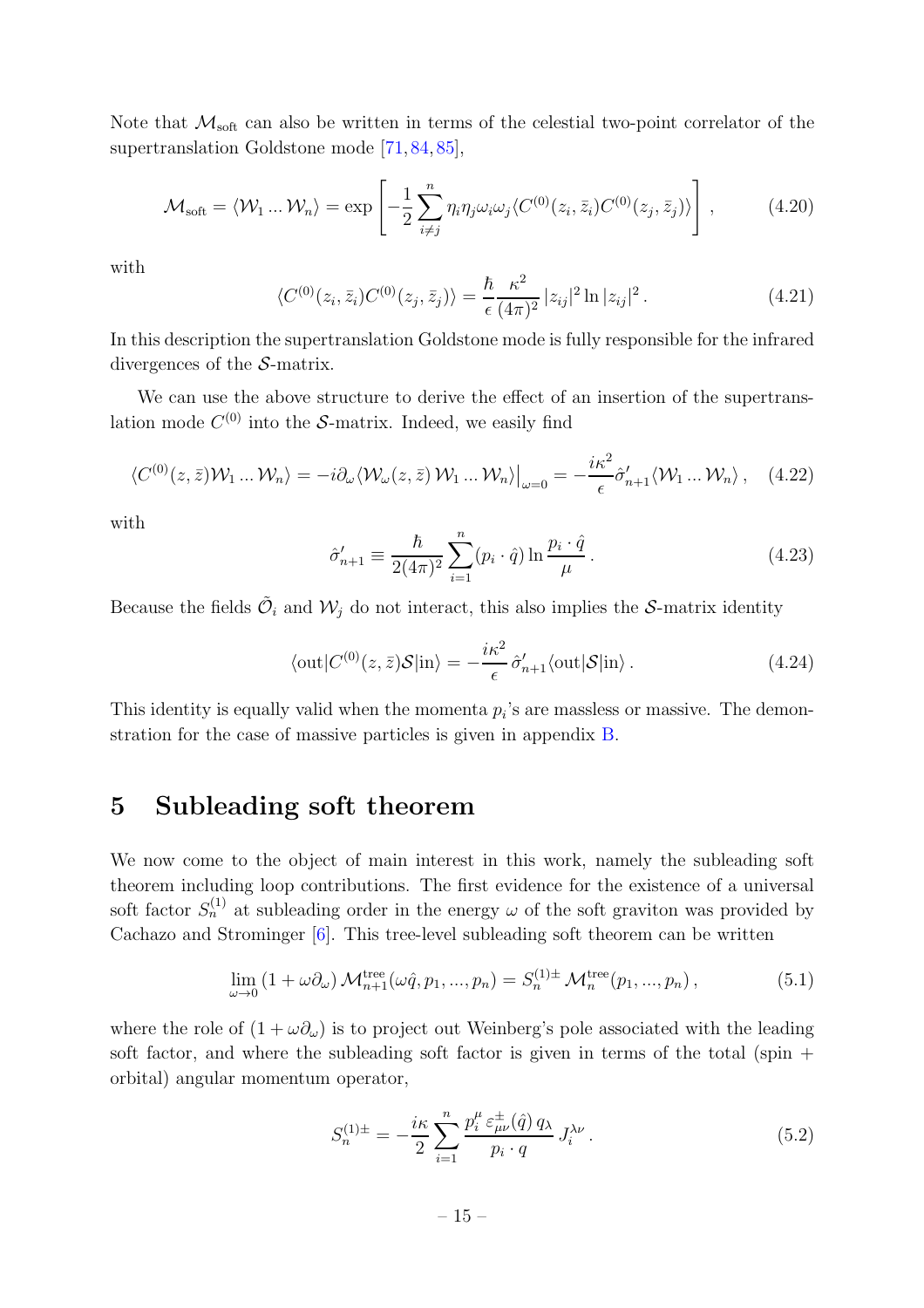Following this new discovery, an equivalence between the tree-level subleading soft theorem and conservation of superrotation charges was also provided [\[7\]](#page-22-3). The demonstration of this equivalence is completely analogous to the one between leading soft theorem and conservation of supertranslation charges, which we briefly reviewed in the last section. As a first step, one notes that the subleading soft theorem  $(5.1)$  can be written as an identity for the insertion of  $\mathcal{N}_{\bar{z}\bar{z}}^{(1)}$  $\frac{1}{\bar{z}\bar{z}}$ ,

<span id="page-15-0"></span>
$$
\langle \text{out} | \mathcal{N}_{\bar{z}\bar{z}}^{(1)} \mathcal{S} | \text{in} \rangle = \frac{i\kappa}{16\pi} S_n^{(1)-} \langle \text{out} | \mathcal{S} | \text{in} \rangle. \tag{5.3}
$$

Indeed the expression of  $\mathcal{N}^{(1)}_{\bar{z}\bar{z}}$  $\vec{z}_{\bar{z}}^{(1)}$  in terms of creation and annihilation operators is given by

$$
\mathcal{N}^{(1)}_{\bar{z}\bar{z}} = \frac{i\kappa}{16\pi} \lim_{\omega \to 0} \left( 1 + \omega \partial_{\omega} \right) \left[ a^{\text{out}}_{-}(\omega \hat{q}) - a^{\text{out}}_{+}(\omega \hat{q})^{\dagger} \right] , \qquad (5.4)
$$

such that  $(5.3)$  becomes

$$
\lim_{\omega \to 0} (1 + \omega \partial_{\omega}) \langle \text{out} | a_{-}^{\text{out}}(\omega \hat{q}) \mathcal{S} | \text{in} \rangle = S_n^{(1)-} \langle \text{out} | \mathcal{S} | \text{in} \rangle. \tag{5.5}
$$

This is just the tree-level subleading soft theorem [\(5.1\)](#page-14-1).

The equivalence with the conservation of superrotation charges then proceeds as before. The hard part of flux is used to generate the superrotation transformation of the hard external wavefunctions,

$$
F_{\mathcal{Y}}^{hard}|\text{out}\rangle = -i\delta_{\mathcal{Y}}|\text{out}\rangle ,\qquad(5.6)
$$

while the soft part of the flux inserts the field  $\mathcal{N}_{\bar{z}\bar{z}}^{(1)}$  $\zeta_{\bar{z}\bar{z}}^{(1)}$  into the S-matrix elements. Importantly, the soft flux used in  $[7]$  only contained the first term in  $(3.20)$ , namely

$$
F_{\mathcal{Y}}^{soft,0} = -\frac{2}{\kappa^2} \int_{\mathcal{S}} d^2 z \, \mathcal{Y} \, \partial^3 \mathcal{N}_{\bar{z}\bar{z}}^{(1)} \,. \tag{5.7}
$$

Here and in what follows, we set up our computations in a superrotation frame where the superboost fields vanish  $\varphi(z) = \overline{\varphi}(\overline{z}) = 0$  without loss of generality, such that the conformal covariant derivative becomes a simple derivative  $\mathscr{D} \mapsto \partial$ . With this expression of the soft flux, conservation of the superrotation charges is found equivalent to the treelevel subleading soft theorem [\(5.3\)](#page-15-0).

While the leading soft factor  $\hat{S}_n^{(0)}$  is tree-level exact, the subleading soft factor  $S_n^{(1)}$ receives corrections which are one-loop exact [\[14,](#page-22-9)[86\]](#page-27-4). For *massless* external particles, the perturbatively exact soft theorem can be written up to subleading order [\[14,](#page-22-9) [18\]](#page-22-12),

<span id="page-15-1"></span>
$$
\mathcal{M}_{n+1} = \left[ \omega^{-1} \hat{S}_n^{(0)} + S_n^{(1)} + \kappa^2 \left( \epsilon^{-1} \hat{\sigma}_{n+1}' \hat{S}_n^{(0)} - \epsilon^{-1} \left( S_n^{(1)} \sigma_n \right) + \Delta S_n^{\text{fin}} \right) \right] \mathcal{M}_n + O(\omega), \tag{5.8}
$$

with

<span id="page-15-2"></span>
$$
\sigma_n = \frac{\hbar}{(8\pi)^2} \sum_{i,j=1}^n (p_i \cdot p_j) \ln \frac{p_i \cdot p_j}{\mu} \,. \tag{5.9}
$$

 $-16-$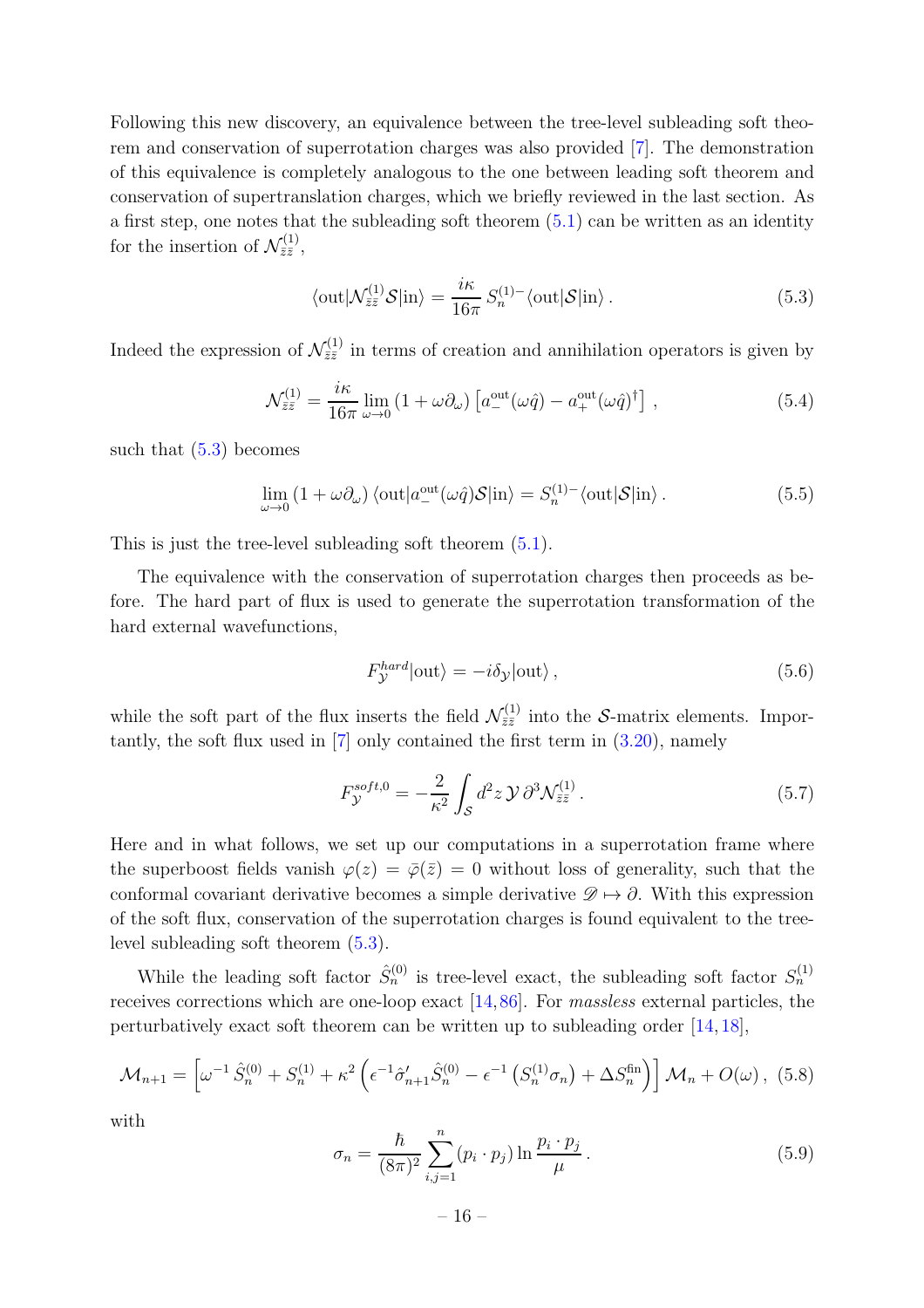The terms in parenthesis multiplying the factor  $\kappa^2$  in [\(5.8\)](#page-15-1) are the one-loop exact corrections to the subleading soft factor. Apart from the *potential* finite contribution  $\Delta S_n^{\text{fin}}$ , these one-loop corrections are infrared divergent in the limit  $\epsilon \to 0$ . In specific examples no finite contributions  $\Delta S_n^{\text{fin}}$  has been found [\[14,](#page-22-9)[86\]](#page-27-4), although a general argument that it should always vanish has not been provided thus far. We will comment on this later on. Also note that the operator  $S_n^{(1)}$  only acts on the scalar  $\sigma_n$ .

A few years ago He, Kapec, Raclariu and Strominger proposed that the one-loop correction to the subleading soft factor can be accounted for by the addition of new terms in the soft part of superrotation flux [\[18\]](#page-22-12),

<span id="page-16-0"></span>
$$
F_{\mathcal{Y}}^{soft,HKRS} = F_{\mathcal{Y}}^{soft,0} - \frac{i\hbar}{\epsilon} \frac{1}{\pi \kappa^2} \int_{\mathcal{S}} d^2 z \, \mathcal{Y} \left[ 2 \, \mathcal{N}_{zz}^{(0)} \partial \mathcal{N}_{\bar{z}\bar{z}}^{(0)} + \partial (\mathcal{N}_{zz}^{(0)} \mathcal{N}_{\bar{z}\bar{z}}^{(0)}) \right] \,. \tag{5.10}
$$

Indeed using the leading soft theorem in the form of [\(4.6\)](#page-12-0), insertion of the soft flux  $(5.10)$  into the amplitude  $\langle \text{out}|S|\text{in} \rangle$  reproduces the IR-divergent one-loop corrections to the subleading soft theorem [\(5.8\)](#page-15-1). Here it should be noted that the additional terms in the soft flux [\(5.10\)](#page-16-0) explictly depend on the parameters  $\hbar$  and  $\epsilon$ . Hence its interpretation would be a one-loop renormalisation of the soft flux containing explicit IR divergences.

Instead, we show that the one-loop corrections to the subleading soft factor are already taken care of by the *classical* soft flux [\(3.20\)](#page-10-2). In particular, we show that they arise through insertion of the terms missed in previous literature, namely

<span id="page-16-1"></span>
$$
F_{\mathcal{Y}}^{soft,new} = \frac{2}{\kappa^2} \int_{\mathcal{S}} d^2 z \, \mathcal{Y} \left[ -\partial^3 (C^{(0)} \mathcal{N}_{\bar{z}\bar{z}}^{(0)}) + 3 \bar{\partial}^2 \mathcal{N}_{zz}^{(0)} \partial C^{(0)} + C^{(0)} \partial \bar{\partial}^2 \mathcal{N}_{zz}^{(0)} \right] \,. \tag{5.11}
$$

Note that these terms do not explicitly depend on  $\hbar$  nor  $\epsilon$ . The way these factors eventually appear in the subleading soft factor can already be anticipated: they naturally arise from insertion of the supertranslation Goldstone mode  $C^{(0)}$  through  $(4.24)!$ 

Therefore, we want to demonstrate that insertion of [\(5.11\)](#page-16-1) reproduces the (integrated) one-loop corrections to [\(5.8\)](#page-15-1), namely

$$
\langle \text{out} | F_{\mathcal{Y}}^{soft,new} \mathcal{S} | \text{in} \rangle = -\frac{i\kappa}{8\pi\epsilon} \int_{\mathcal{S}} d^2 z \, \mathcal{Y} \, \partial^3 \left( \hat{\sigma}_{n+1}' \hat{S}_n^{(0)-} - \left( S_n^{(1)-} \sigma_n \right) \right) \langle \text{out} | \mathcal{S} | \text{in} \rangle \,. \tag{5.12}
$$

Following the computations in [\[18\]](#page-22-12), we can write

<span id="page-16-2"></span>
$$
S_n^{(1)-}\sigma_n = \frac{\kappa\hbar}{(8\pi)^2} \sum_{i,j=1}^n \left[ \frac{p_j \cdot \hat{q}}{p_i \cdot \hat{q}} p_i^\mu p_i^\nu - p_i^\mu p_j^\mu \right] \varepsilon_{\mu\nu}^-(\hat{q}) \ln \frac{p_i \cdot p_j}{\mu}, \qquad (5.13)
$$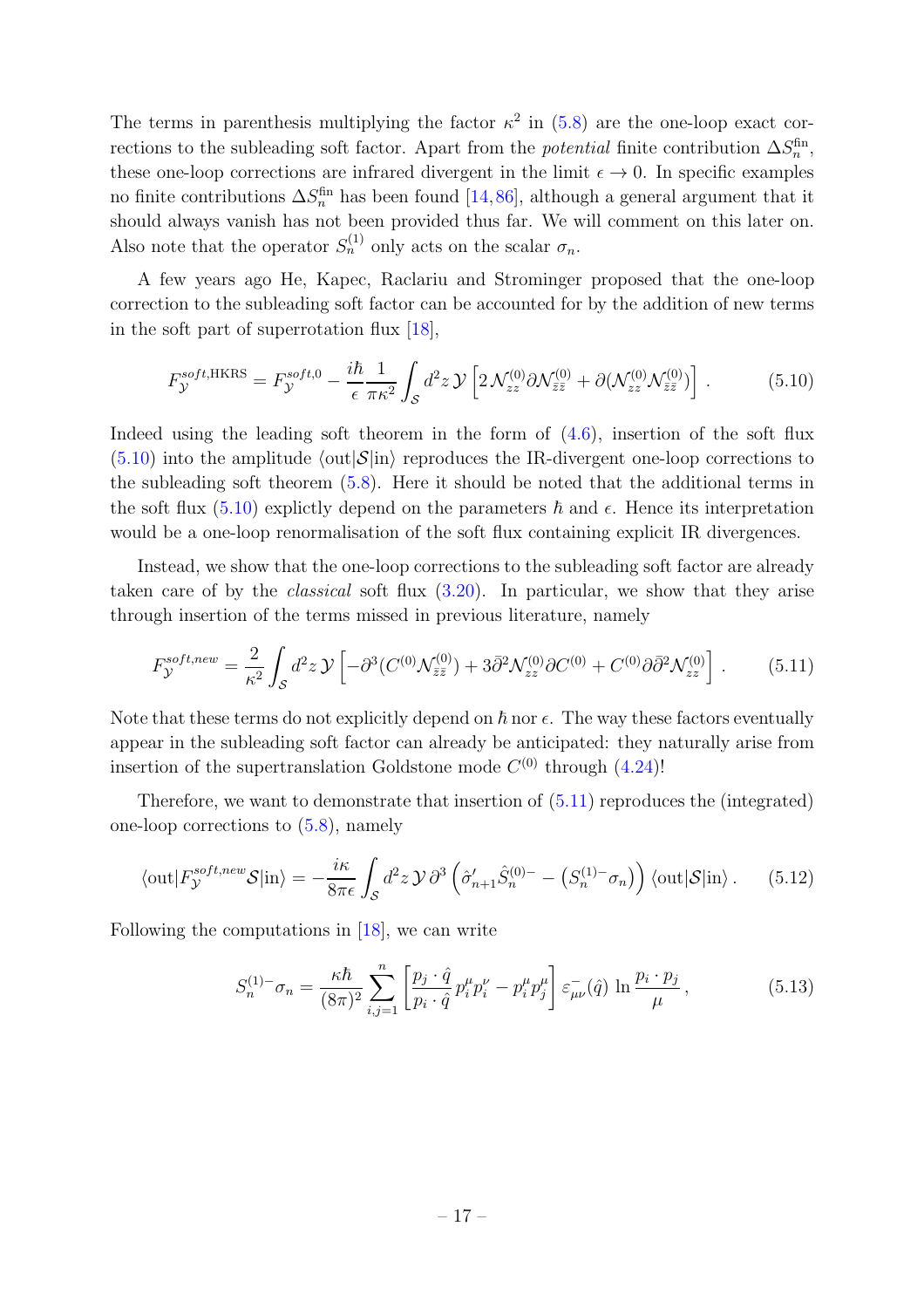such that

<span id="page-17-2"></span>
$$
\partial^3 (S_n^{(1)} - \sigma_n)
$$
\n
$$
= -\frac{\kappa \hbar}{32\pi} \sum_{i,j=1}^n \omega_i \left[ (p_j \cdot \hat{q}) \partial \delta^{(2)}(z - z_i) + 3(p_j \cdot \partial \hat{q}) \delta^{(2)}(z - z_i) \right] \ln \frac{p_i \cdot p_j}{\mu}
$$
\n
$$
= -\frac{\kappa \hbar}{32\pi} \sum_{i,j=1}^n \omega_i \left[ (p_j \cdot \hat{q}) \partial \delta^{(2)}(z - z_i) + 3(p_j \cdot \partial \hat{q}) \delta^{(2)}(z - z_i) \right] \ln \frac{\hat{q} \cdot p_j}{\mu}
$$
\n
$$
= \hat{\sigma}'_{n+1} \partial \bar{\partial}^2 \hat{S}_n^{(0)+} + 3 \partial \hat{\sigma}'_{n+1} \bar{\partial}^2 \hat{S}_n^{(0)+}.
$$
\n(5.14)

In going from the first to the second line, we have used  $\partial^2 \hat{q}^\mu = 0$  together with

<span id="page-17-1"></span><span id="page-17-0"></span>
$$
\partial^2 \left( \frac{p_i^{\mu} p_i^{\nu} \varepsilon_{\mu\nu}^{-}(\hat{q})}{p_i \cdot \hat{q}} \right) = -2\pi \omega_i \, \delta^{(2)}(z - z_i) \,. \tag{5.15}
$$

To get to the third line we have used momentum conservation  $\sum_j p_j^{\mu} = 0$ . To obtain the final expression, we used the definitions  $(4.5)$  and  $(5.9)$  together with  $(5.15)$ . Therefore the one-loop correction  $(5.12)$  can be alternatively written

$$
\langle \text{out} | F_{\mathcal{Y}}^{soft,new} \mathcal{S} | \text{in} \rangle
$$
  
=  $\frac{i\kappa}{8\pi\epsilon} \int_{\mathcal{S}} d^2 z \, \mathcal{Y} \left[ -\partial^3 (\hat{\sigma}_{n+1}' \hat{S}_n^{(0)-}) + \hat{\sigma}_{n+1}' \partial \bar{\partial}^2 \hat{S}_n^{(0)+} + 3 \partial \hat{\sigma}_{n+1}' \bar{\partial}^2 \hat{S}_n^{(0)+} \right] \langle \text{out} | \mathcal{S} | \text{in} \rangle$ . (5.16)

In this form, it is straightforward to see that it indeed coincides with the insertion of  $(5.11)$  upon using  $(4.4)$  and  $(4.24)$ .

Our results are consistent with vanishing finite correction  $\Delta S_n^{\text{fin}} = 0$ . However, this conclusion appears to depend on the renormalisation scheme. In promoting the soft flux [\(5.11\)](#page-16-1) to a quantum operator we had to remove the UV divergence associated with the composite operator  $C^{(0)}(z,\bar{z}) \mathcal{N}_{zz}^{(0)}(z,\bar{z})$ . We did this by point-splitting regularisation, i.e., by simply discarding the Wick contraction of  $C^{(0)}$  and  $\mathcal{N}_{zz}^{(0)}$  when evaluated at the same point. This latter contribution, although UV-divergent, is IR-finite and a different regularisation scheme could potentially give a nonzero contribution to  $\Delta S_n^{\text{fin}}$ .

The one-loop correction to the subleading soft graviton theorem in the form [\(5.16\)](#page-17-1) equally applies to the case of massive external particles, since it straightforwardly follows from insertion of the soft flux contribution  $(5.11)$  into the S-matrix elements. However it cannot be written in the form  $(5.12)$  since the identities  $(5.14)$  and  $(5.15)$  only hold for massless momenta. We can massage  $(5.16)$  in order to find a universal expression for the one-loop correction to the subleading soft factor. Using the identity given in  $(B.10)$  and equally valid for massless and massive momenta,

$$
\partial^2 \hat{\sigma}'_{n+1} = \frac{\hbar}{8\pi^2 \kappa} \hat{S}_n^{(0)+},\tag{5.17}
$$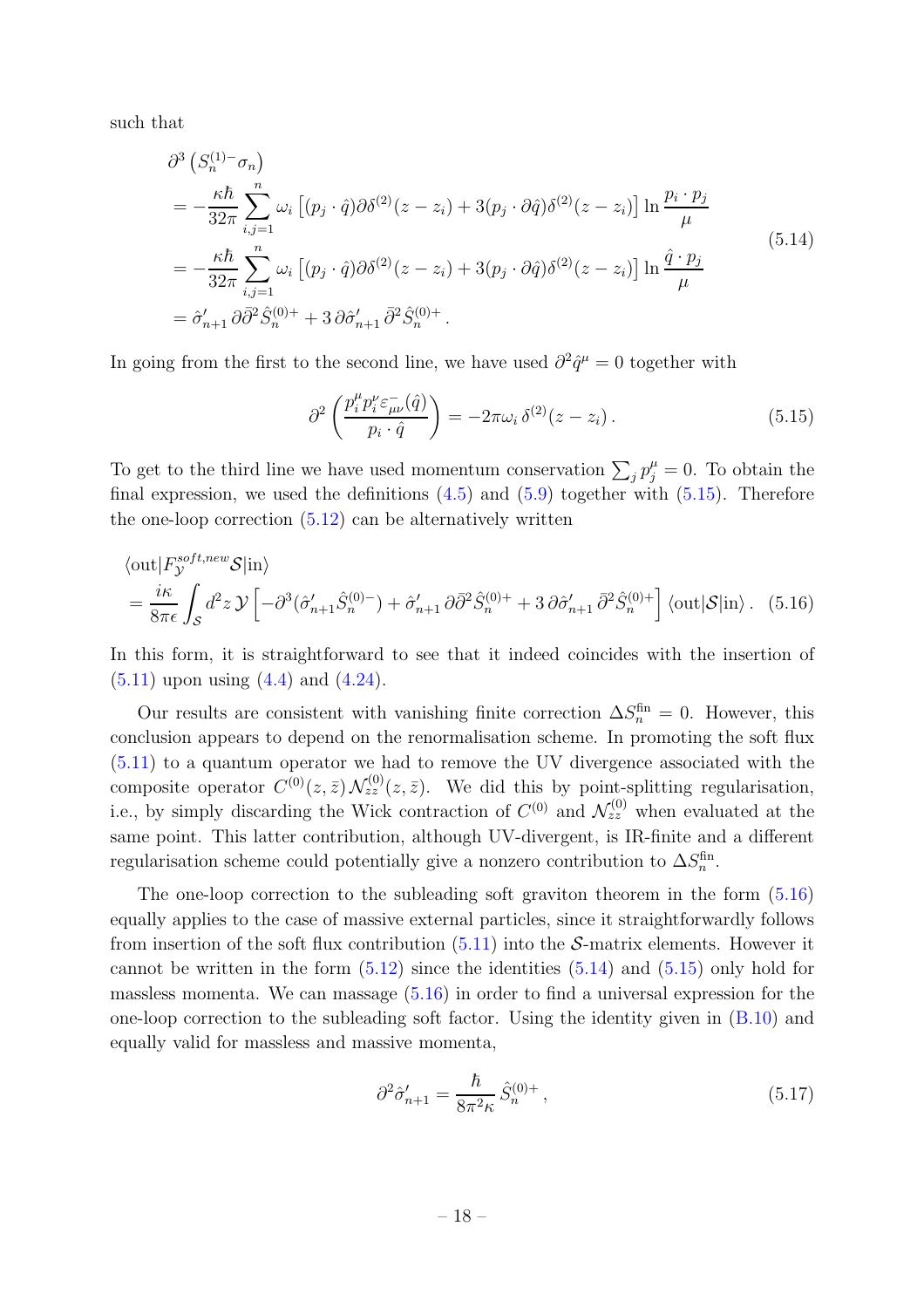and integrating by parts, we have

$$
\int_{S} d^{2}z \, \mathcal{Y} \left[ \hat{\sigma}_{n+1}^{\prime} \partial \bar{\partial}^{2} \hat{S}_{n}^{(0)+} + 3 \partial \hat{\sigma}_{n+1}^{\prime} \bar{\partial}^{2} \hat{S}_{n}^{(0)+} \right]
$$
\n
$$
= \frac{1}{2} \int_{S} d^{2}z \, \mathcal{Y} \left[ \hat{\sigma}_{n+1}^{\prime} \partial \bar{\partial}^{2} \hat{S}_{n}^{(0)+} + 3 \partial \hat{\sigma}_{n+1}^{\prime} \bar{\partial}^{2} \hat{S}_{n}^{(0)+} + \bar{\partial}^{2} \hat{\sigma}_{n+1}^{\prime} \partial \hat{S}_{n}^{(0)+} + 3 \partial \bar{\partial}^{2} \hat{\sigma}_{n+1}^{\prime} \hat{S}_{n}^{(0)+} \right]
$$
\n
$$
= \frac{4\pi^{2} \kappa}{\hbar} \int_{S} d^{2}z \, \mathcal{Y} \, \partial^{3} \left( \hat{\sigma}_{n+1}^{\prime} \, \bar{\partial}^{2} \hat{\sigma}_{n+1}^{\prime} \right) = \frac{1}{2} \int_{S} d^{2}z \, \mathcal{Y} \, \partial^{3} \left( \hat{\sigma}_{n+1}^{\prime} \, \hat{S}_{n}^{(0)-} \right). \tag{5.18}
$$

This allows the drastic simplification

$$
\langle \text{out} | F_{\mathcal{Y}}^{soft,new} \mathcal{S} | \text{in} \rangle = -\frac{i\kappa}{16\pi\epsilon} \int_{\mathcal{S}} d^2 z \, \mathcal{Y} \, \partial^3(\hat{\sigma}'_{n+1} \hat{S}_n^{(0)-}) \, \langle \text{out} | \mathcal{S} | \text{in} \rangle \,, \tag{5.19}
$$

from which we deduce a formula for the one-loop correction to the subleading soft graviton theorem valid whether external momenta are massive or massless,

$$
\mathcal{M}_{n+1}\big|_{1\text{-loop}} = \frac{\kappa^2}{2\epsilon} \left(\hat{\sigma}'_{n+1} \hat{S}_n^{(0)} + \ker(\partial^3)\right) \mathcal{M}_n + O(\omega) ,\qquad (5.20)
$$

with the caveat that we are missing terms annihilated by the operator  $\partial^3$ . In view of this new result, it would be interesting to revisit the one-loop correction to the subleading soft factor when massive particles are considered.

#### <span id="page-18-0"></span>6 The celestial stress-tensor

The results of the previous sections have additional important implications from the perspective of celestial holography, as already anticipated and discussed in [\[18\]](#page-22-12). Indeed they confirm that the celestial stress-tensor of four-dimensional *quantum gravity* is the soft superrotation flux transforming appropriately in the coadjoint representation of the extended BMS group as proposed recently in [\[25\]](#page-23-8). Using the parametrisation of the flux given in [\(3.16\)](#page-9-1) and making the choice  $\mathcal{Y}(w) = \frac{1}{z-w}$  for the symmetry parameter, the celestial stress-tensor thus reads

<span id="page-18-1"></span>
$$
T(z) = \frac{i}{8\pi G} \int_{\mathcal{S}} d^2 w \, \frac{1}{z - w} \left( -\mathcal{D}^3 \mathcal{N}_{\bar{w}\bar{w}}^{(1)} + \frac{3}{2} C_{ww}^{(0)} \mathcal{D} \mathcal{N}_{\bar{w}\bar{w}}^{(0)} + \frac{1}{2} \mathcal{N}_{\bar{w}\bar{w}}^{(0)} \mathcal{D} C_{ww}^{(0)} \right) \,. \tag{6.1}
$$

This extends the expression given in [\[13\]](#page-22-8) beyond tree-level and corrects the one originally suggested in [\[18\]](#page-22-12). As an immediate consequence, we also conclude that the associated celestial central charge strictly vanishes *at all orders in perturbation theory* since the soft flux does not transform anomalously.

The subleading soft graviton theorem is in direct correspondence with the conformal Ward identity of the celestial stress-tensor  $(6.1)$ . To make this completely manifest, one needs to turn to a basis of *boost* eigenstates rather than the more standard momentum basis. This can be achieved by Mellin transform of the operators  $\mathcal{O}_{\omega}(z,\bar{z})$  associated with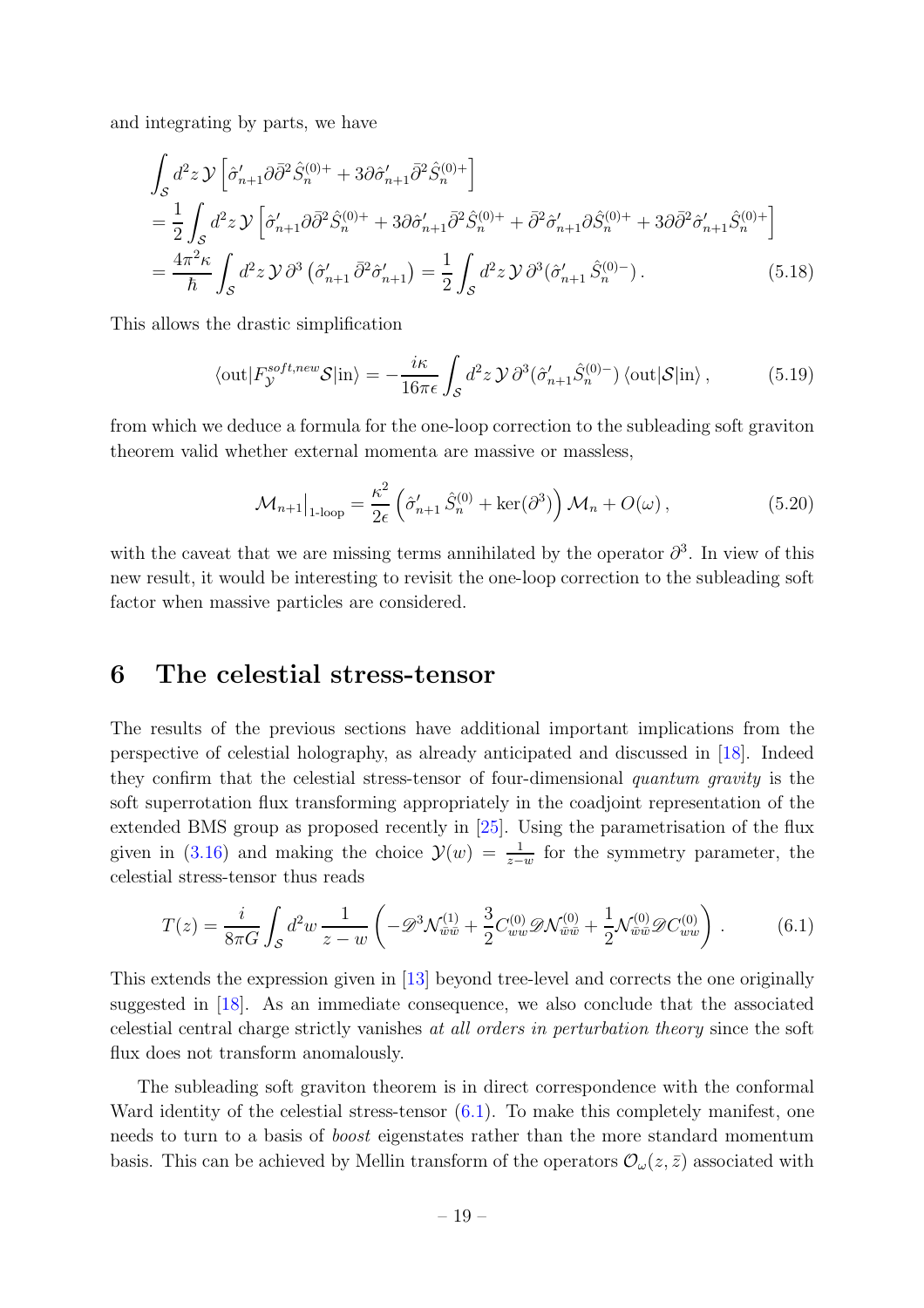hard external particle insertions [\[10,](#page-22-5) [87,](#page-27-5) [88\]](#page-27-6),

$$
\mathcal{O}_{h,\bar{h}}(z,\bar{z}) = \int_0^\infty d\omega \,\omega^{\Delta-1} \,\mathcal{O}_\omega(z,\bar{z})\,,\tag{6.2}
$$

where  $(h, \bar{h})$  are related to the conformal dimension and spin of the operator through  $\Delta = h + \bar{h}$  and  $J = h - \bar{h}$ . In this basis the subleading soft graviton theorem [\(5.8\)](#page-15-1) takes the form  $[13, 18]$  $[13, 18]$ 

<span id="page-19-1"></span>
$$
_{boost}\langle \text{out}|T(z)\mathcal{S}|\text{in}\rangle_{boost} = \sum_{i=1}^{n} \left[ \frac{h_i}{(z-z_i)^2} + \frac{\partial_{z_i}}{z-z_i} \right]_{boost}\langle \text{out}|\mathcal{S}|\text{in}\rangle_{boost},\qquad(6.3)
$$

which is just the conformal Ward identity of a two-dimensional celestial CFT, with celestial amplitudes given by

$$
\langle \prod_{i=1}^{n} \mathcal{O}_{h_i, \bar{h}_i}(z_i, \bar{z}_i) \rangle_{\text{CCFT}} \equiv_{\text{boost}} \langle \text{out} | \mathcal{S} | \text{in} \rangle_{\text{boost}}.
$$
 (6.4)

Because the subleading soft theorem  $(5.8)$  and the conformal Ward identity  $(6.3)$  are one loop-exact, so is the celestial stress-tensor  $(6.1)$ . This offers exciting perspectives for a celestial holographic description of quantum gravity in asymptotically flat spacetimes.

#### Acknowledgments

We thank Adrien Fiorucci, Laurent Freidel and Alok Laddha for illuminating discussions. We are also grateful to Francesco Alessio, Mina Himwich, Ali Seraj for useful correspondence. LD and RR are supported by the Austrian Science Fund (FWF) START project Y 1447-N. KN is supported by the STFC grants ST/P000258/1 and ST/T000759/1.

# <span id="page-19-0"></span>A Newman-Penrose quantities

In this appendix, we provide some useful formulas in the Newman-Penrose formalism [\[52,](#page-25-2)[53\]](#page-25-3), as well as the dictionary with the metric formulation. We follow the conventions of [\[89](#page-27-7)[–91\]](#page-27-8).

The asymptotic Weyl scalars satisfy

$$
\Psi_4^0 = -\ddot{\bar{\sigma}}^0, \qquad \Psi_3^0 = -\bar{\partial}\dot{\bar{\sigma}}^0, \n\Psi_2^0 - \bar{\Psi}_2^0 = \bar{\eth}^2 \sigma^0 - \bar{\sigma}^2 \bar{\sigma}^0 + \dot{\sigma}^0 \bar{\sigma}^0 - \sigma^0 \dot{\bar{\sigma}}^0,
$$
\n(A.1)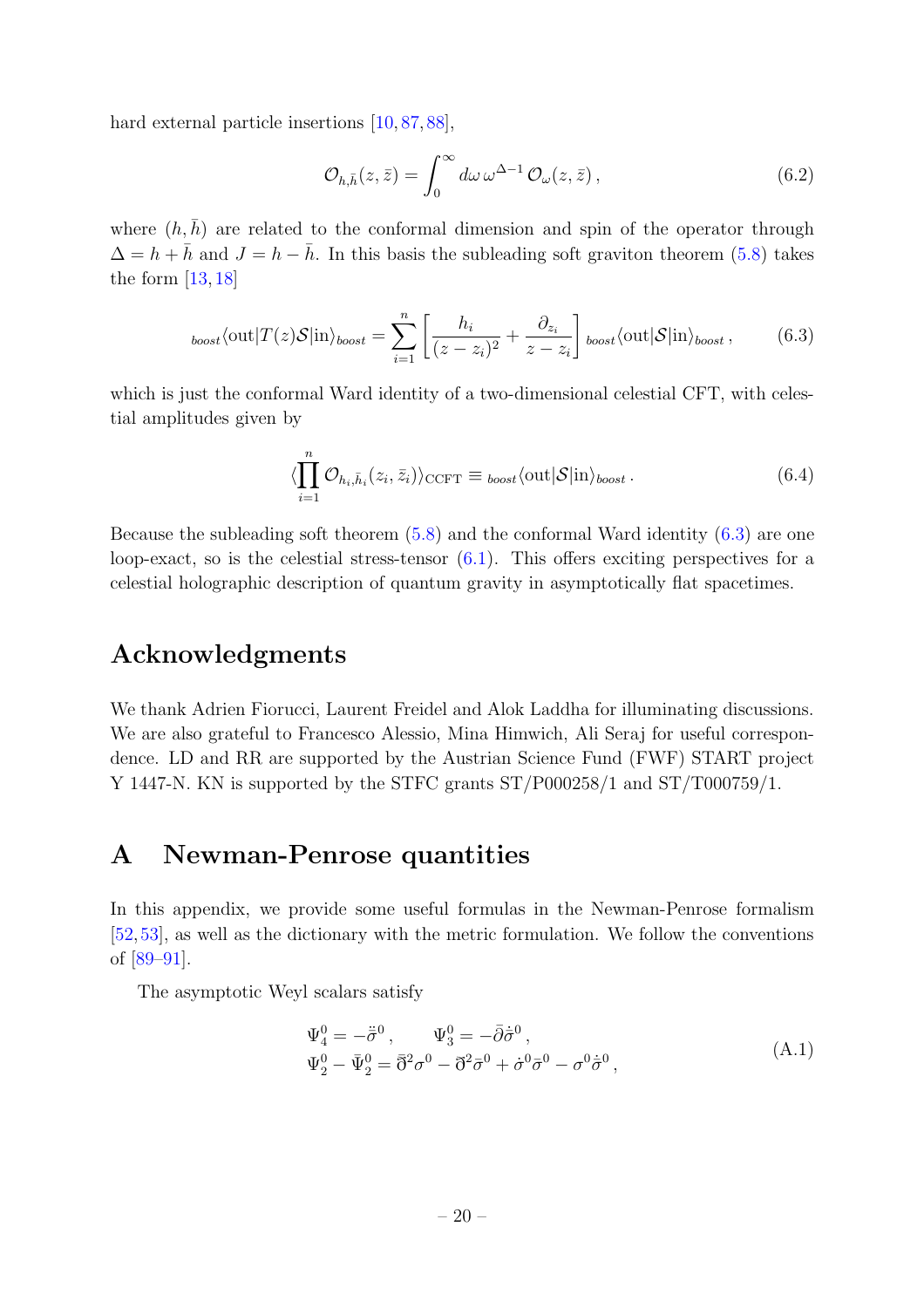together with the time evolution equations

$$
\partial_u \Psi_3^0 = \bar{\partial} \Psi_4^0,
$$
  
\n
$$
\partial_u \Psi_2^0 = \bar{\partial} \Psi_3^0 + \sigma^0 \Psi_4^0,
$$
  
\n
$$
\partial_u \Psi_1^0 = \bar{\partial} \Psi_2^0 + 2\sigma^0 \Psi_3^0.
$$
\n(A.2)

The relation between the Newman-Penrose scalars and the functions appearing in the expansion of the metric  $(2.1)$  is given by  $[32, 89]$  $[32, 89]$ 

$$
\sigma^{0} = \frac{1}{2} C_{\bar{z}\bar{z}}, \qquad \dot{\sigma}^{0} = \frac{1}{2} N_{\bar{z}\bar{z}},
$$
  
\n
$$
\Psi_{2}^{0} + \bar{\Psi}_{2}^{0} = -2M - \frac{1}{4} (N_{\bar{z}\bar{z}} C^{\bar{z}\bar{z}} + N_{zz} C^{zz}),
$$
  
\n
$$
\Psi_{2}^{0} - \bar{\Psi}_{2}^{0} = \frac{1}{2} \partial^{2} C^{zz} - \frac{1}{2} \bar{\partial}^{2} C^{\bar{z}\bar{z}} + \frac{1}{4} N_{\bar{z}\bar{z}} C^{\bar{z}\bar{z}} - \frac{1}{4} N_{zz} C^{zz},
$$
  
\n
$$
\Psi_{1}^{0} = -\left[ N_{\bar{z}} + \frac{1}{4} C_{\bar{z}\bar{z}} \bar{\partial} C^{\bar{z}\bar{z}} + \frac{3}{16} \bar{\partial} (C_{zz} C^{zz}) \right].
$$
\n(A.3)

#### <span id="page-20-0"></span>B Massive external particles

In this appendix we provide details regarding the case of massive external particles. We parametrise massive momenta by

$$
p^{\mu} = \frac{m}{2\rho} \left( 1 + \rho^2 (1 + z\bar{z}), \rho^2 (z + \bar{z}), -i \rho^2 (z - \bar{z}), -1 + \rho^2 (1 - z\bar{z}) \right) \equiv m \, \hat{p}^{\mu} \,, \qquad (B.1)
$$

where  $(\rho, z, \bar{z})$  refer to a point of the three-dimensional hyperboloid describing the direction of approach of the particle to  $i^+$ . More specifically, it relies on the hyperbolic slicing of Minkowski space given by

$$
ds^2 = -d\tau^2 + \tau^2 \left(\frac{d\rho^2}{\rho^2} + \rho^2 dz d\bar{z}\right). \tag{B.2}
$$

For massive particles, the vertex operators are given by [\[71\]](#page-26-1)

$$
\mathcal{W}_m(p^{\mu}) = \exp\left[\frac{im}{2} \int_{\mathcal{S}} d^2w \, G(\hat{p}; w, \bar{w}) \, C^{(0)}(w, \bar{w})\right],\tag{B.3}
$$

where  $G(\hat{p};w,\bar{w})$  is the bulk-boundary propagator [\[92\]](#page-27-9)

$$
G(\hat{p}; w, \bar{w}) = \frac{1}{\pi} \left( \frac{\rho}{1 + \rho^2 |z - w|^2} \right)^3,
$$
 (B.4)

satisfying

$$
\lim_{\rho \to \infty} \rho^{-1} G(\hat{p}; w, \bar{w}) = \delta^{(2)}(z - w).
$$
 (B.5)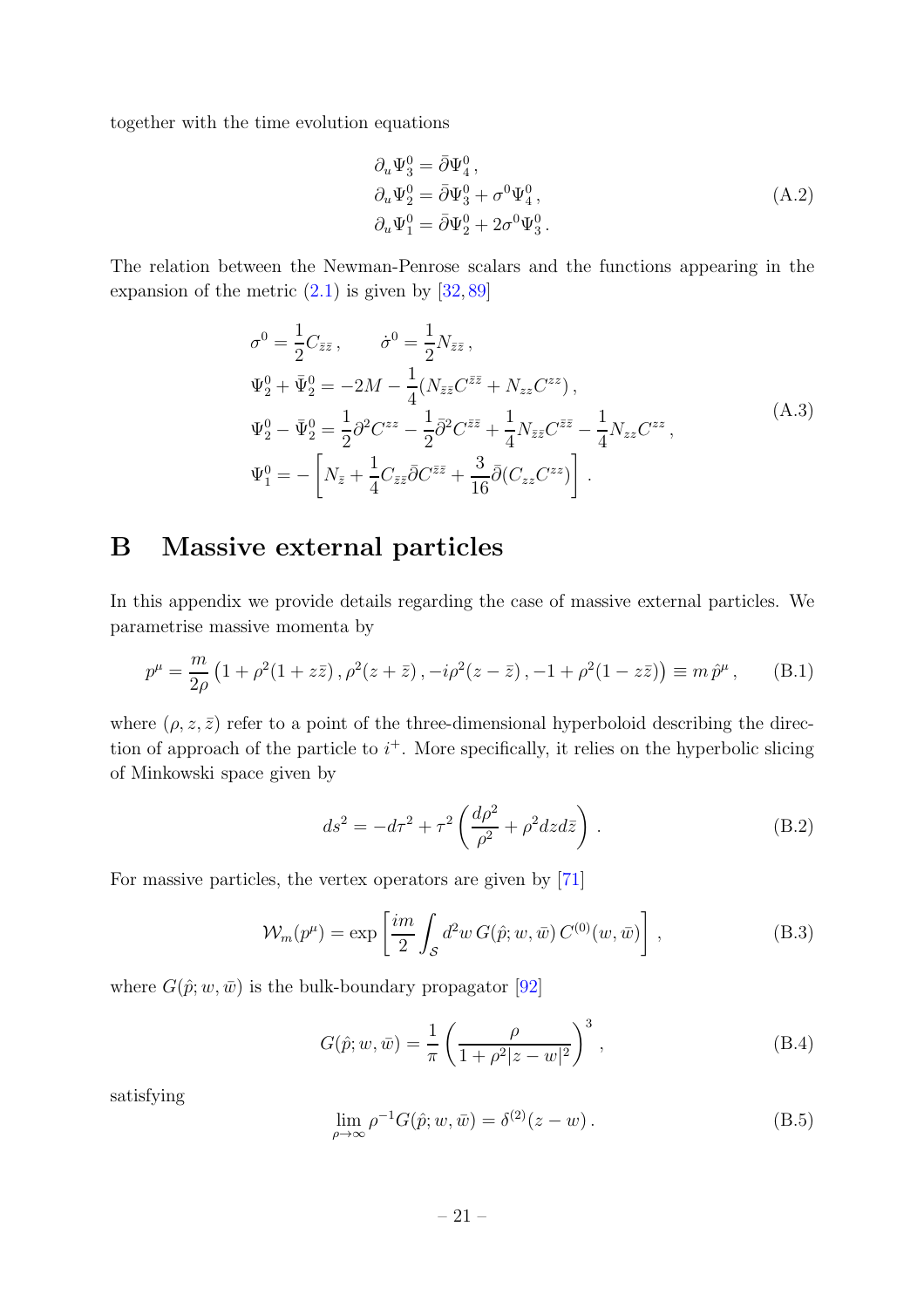Their correlation functions are given by [\[71\]](#page-26-1)

$$
\langle W_1 ... W_n \rangle = \exp \left[ -\frac{1}{8} \sum_{i,j} m_i m_j \int_{\mathcal{S}} d^2 w \, d^2 z \, G(\hat{p}_i; w) G(\hat{p}_j; z) \langle C^{(0)}(w) C^{(0)}(z) \rangle \right]. \tag{B.6}
$$

This allows us to compute the effect of inserting the supertranslation Goldstone mode  $C^{(0)}$  into the S-matrix elements,

$$
\langle C^{(0)}(z)\mathcal{W}_1 \dots \mathcal{W}_n \rangle = -2i \lim_{\rho \to \infty} \rho^{-1} \partial_m \langle \mathcal{W}_m(\rho, z, \bar{z}) \mathcal{W}_1 \dots \mathcal{W}_n \rangle \Big|_{m=0}
$$
 (B.7a)

$$
= \frac{i}{2} \sum_{i=1}^{n} m_i \int_{\mathcal{S}} d^2 w \, G(\hat{p}_i; w) \langle C^{(0)}(z) C^{(0)}(w) \rangle \langle \mathcal{W}_1 \dots \mathcal{W}_n \rangle \,. \tag{B.7b}
$$

The integral appearing in the above equation can be computed using the fact that  $\langle C^{(0)}C^{(0)}\rangle$  as given in [\(4.21\)](#page-14-3) is the Green's function of the operator  $\partial^2 \bar{\partial}^2$ ,

$$
\bar{\partial}^2 \partial^2 \int_{\mathcal{S}} d^2 w \, G(\hat{p}_i; w) \langle C^{(0)}(z) C^{(0)}(w) \rangle = \frac{\hbar \kappa^2}{8\pi \epsilon} \, G(\hat{p}_i; z) = -\frac{\hbar \kappa^2}{8\pi^2 m_i \epsilon} \, \bar{\partial}^2 \left( \frac{\varepsilon^+_{\mu\nu} p_i^\mu p_i^\nu}{p_i \cdot \hat{q}} \right) \,, \tag{B.8}
$$

where the last equality is one of the important properties of the bulk-boundary propagator  $G(\hat{p}; z)$  [\[81,](#page-26-5)[92\]](#page-27-9). Thus we have

$$
\partial^2 \langle C^{(0)}(z,\bar{z}) \mathcal{W}_1 \dots \mathcal{W}_n \rangle = -\frac{i\hbar \kappa}{8\pi^2 \epsilon} \hat{S}_n^{(0)+} \langle \mathcal{W}_1 \dots \mathcal{W}_n \rangle. \tag{B.9}
$$

In order to integrate this equality we use the following relation,

$$
\partial^2 \hat{\sigma}_{n+1}' = \frac{\hbar}{2(4\pi)^2} \sum_{i} \frac{(p_i \cdot \partial \hat{q})^2}{p_i \cdot \hat{q}} = \frac{\hbar}{(4\pi)^2} \sum_{i} \frac{(p_i \cdot \varepsilon^+)^2}{p_i \cdot \hat{q}} = \frac{\hbar}{8\pi^2 \kappa} \hat{S}_n^{(0)+},
$$
(B.10)

such that we can write

<span id="page-21-2"></span>
$$
\langle C^{(0)}(z,\bar{z})\mathcal{W}_1\ldots\mathcal{W}_n\rangle = -\frac{i\kappa^2}{\epsilon}\,\hat{\sigma}'_{n+1}\,\langle\mathcal{W}_1\ldots\mathcal{W}_n\rangle\,. \tag{B.11}
$$

This formula is identical to  $(4.24)$  for the insertion of  $C^{(0)}$  when external particles are massless.

## <span id="page-21-0"></span>References

- <span id="page-21-1"></span>[1] A. Strominger, *Lectures on the Infrared Structure of Gravity and Gauge Theory*. Princeton University Press, 2018.
- [2] T. McLoughlin, A. Puhm, and A.-M. Raclariu, "The SAGEX Review on Scattering Amplitudes, Chapter 11: Soft Theorems and Celestial Amplitudes," [2203.13022](http://www.arXiv.org/abs/2203.13022).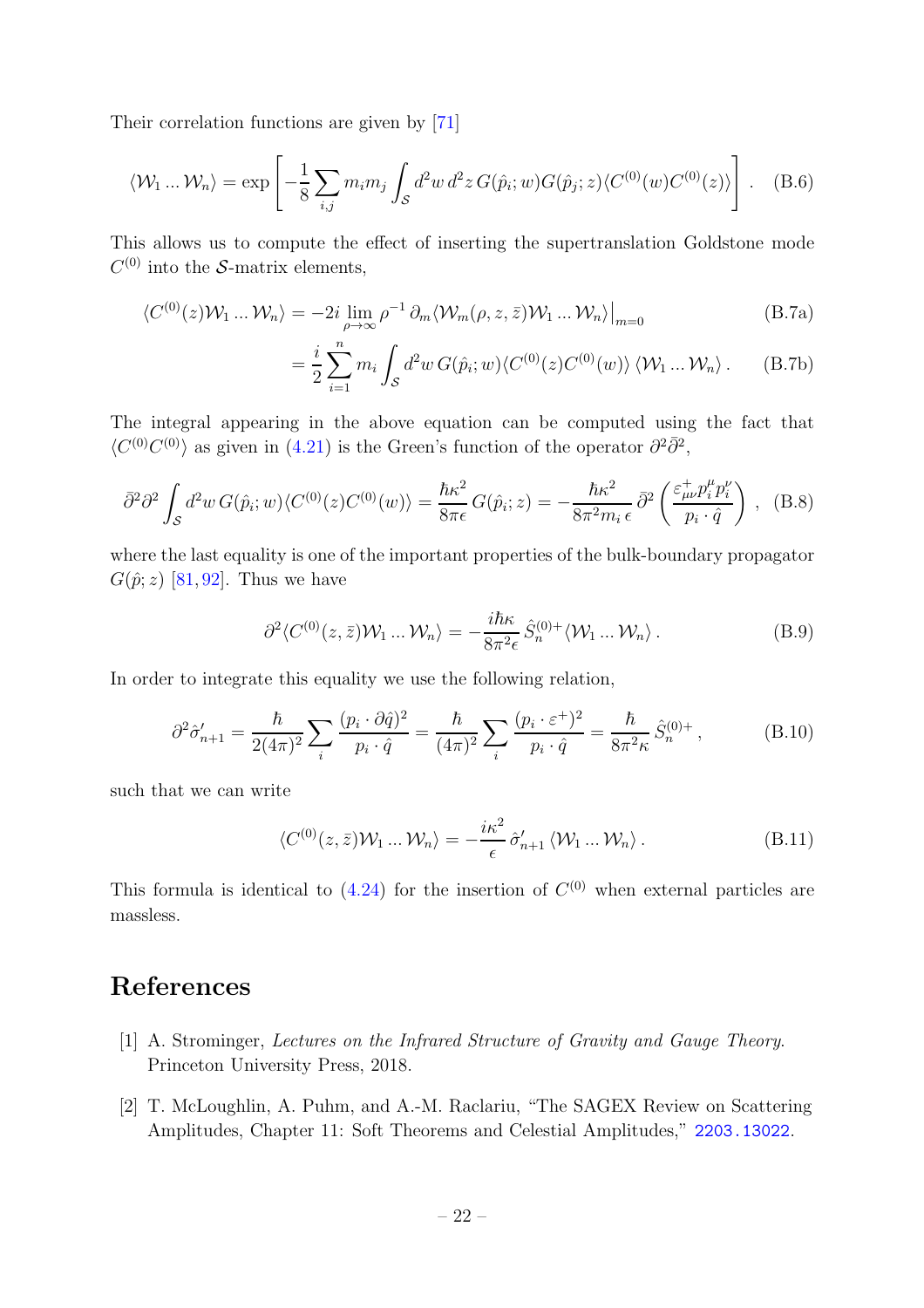- <span id="page-22-1"></span><span id="page-22-0"></span>[3] A. Strominger, "On BMS Invariance of Gravitational Scattering," *JHEP* 07 (2014) 152, [1312.2229](http://www.arXiv.org/abs/1312.2229).
- <span id="page-22-2"></span>[4] T. He, V. Lysov, P. Mitra, and A. Strominger, "BMS supertranslations and Weinberg's soft graviton theorem," *JHEP* 05 (2015) 151, [1401.7026](http://www.arXiv.org/abs/1401.7026).
- [5] G. Barnich and C. Troessaert, "Symmetries of asymptotically flat 4 dimensional spacetimes at null infinity revisited," *Phys. Rev. Lett.* 105 (2010) 111103, [0909.2617](http://www.arXiv.org/abs/0909.2617).
- <span id="page-22-14"></span><span id="page-22-3"></span>[6] F. Cachazo and A. Strominger, "Evidence for a New Soft Graviton Theorem," [1404.4091](http://www.arXiv.org/abs/1404.4091).
- <span id="page-22-4"></span>[7] D. Kapec, V. Lysov, S. Pasterski, and A. Strominger, "Semiclassical Virasoro symmetry of the quantum gravity S-matrix," *JHEP* 08 (2014) 058, [1406.3312](http://www.arXiv.org/abs/1406.3312).
- <span id="page-22-13"></span>[8] J. de Boer and S. N. Solodukhin, "A Holographic reduction of Minkowski space-time," *Nucl. Phys.* B665 (2003) 545–593, [hep-th/0303006](http://www.arXiv.org/abs/hep-th/0303006).
- <span id="page-22-5"></span>[9] G. Barnich and C. Troessaert, "Aspects of the BMS/CFT correspondence," *JHEP* 05 (2010) 062, [1001.1541](http://www.arXiv.org/abs/1001.1541).
- [10] S. Pasterski, S.-H. Shao, and A. Strominger, "Flat Space Amplitudes and Conformal Symmetry of the Celestial Sphere," *Phys. Rev.* D96 (2017), no. 6, 065026, [1701.00049](http://www.arXiv.org/abs/1701.00049).
- <span id="page-22-7"></span><span id="page-22-6"></span>[11] S. Pasterski, "Lectures on celestial amplitudes," *Eur. Phys. J. C* 81 (2021), no. 12, 1062, [2108.04801](http://www.arXiv.org/abs/2108.04801).
- <span id="page-22-8"></span>[12] A.-M. Raclariu, "Lectures on Celestial Holography," [2107.02075](http://www.arXiv.org/abs/2107.02075).
- <span id="page-22-9"></span>[13] D. Kapec, P. Mitra, A.-M. Raclariu, and A. Strominger, "2D Stress Tensor for 4D Gravity," *Phys. Rev. Lett.* 119 (2017), no. 12, 121601, [1609.00282](http://www.arXiv.org/abs/1609.00282).
- <span id="page-22-10"></span>[14] Z. Bern, S. Davies, and J. Nohle, "On Loop Corrections to Subleading Soft Behavior of Gluons and Gravitons," *Phys. Rev. D* 90 (2014), no. 8, 085015, [1405.1015](http://www.arXiv.org/abs/1405.1015).
- [15] B. Sahoo and A. Sen, "Classical and Quantum Results on Logarithmic Terms in the Soft Theorem in Four Dimensions," *JHEP* 02 (2019) 086, [1808.03288](http://www.arXiv.org/abs/1808.03288).
- <span id="page-22-11"></span>[16] A. Laddha and A. Sen, "Observational Signature of the Logarithmic Terms in the Soft Graviton Theorem," *Phys. Rev. D* 100 (2019), no. 2, 024009, [1806.01872](http://www.arXiv.org/abs/1806.01872).
- <span id="page-22-12"></span>[17] M. Campiglia and A. Laddha, "Loop Corrected Soft Photon Theorem as a Ward Identity," *JHEP* 10 (2019) 287, [1903.09133](http://www.arXiv.org/abs/1903.09133).
- [18] T. He, D. Kapec, A.-M. Raclariu, and A. Strominger, "Loop-Corrected Virasoro Symmetry of 4D Quantum Gravity," *JHEP* 08 (2017) 050, [1701.00496](http://www.arXiv.org/abs/1701.00496).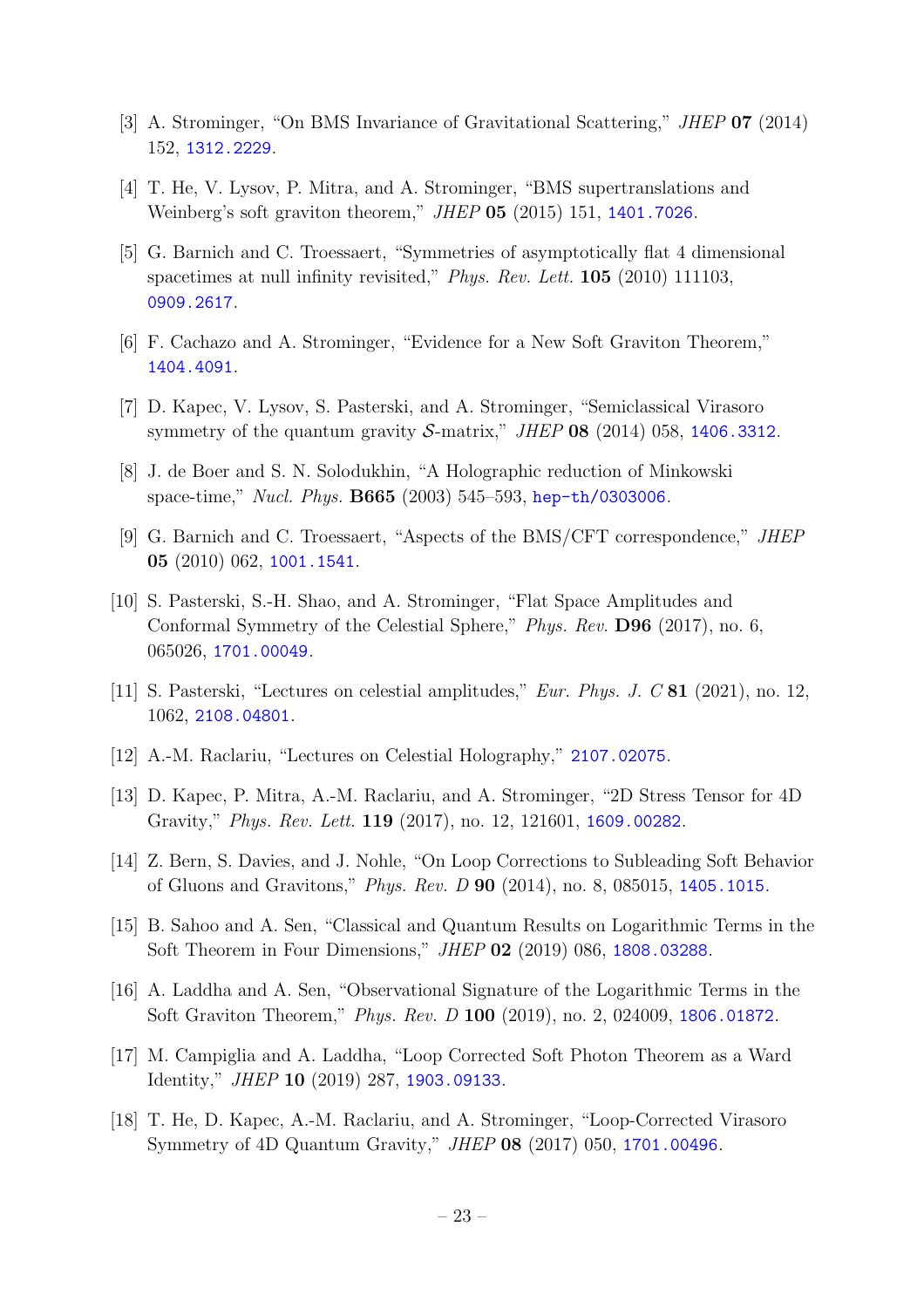- <span id="page-23-1"></span><span id="page-23-0"></span>[19] G. Compère, A. Fiorucci, and R. Ruzziconi, "Superboost transitions, refraction memory and super-Lorentz charge algebra," *JHEP* 11 (2018) 200, [1810.00377](http://www.arXiv.org/abs/1810.00377).
- <span id="page-23-2"></span>[20] G. Compère and J. Long, "Vacua of the gravitational field," *JHEP* 07 (2016) 137, [1601.04958](http://www.arXiv.org/abs/1601.04958).
- [21] F. Alessio and M. Arzano, "Note on the symplectic structure of asymptotically flat gravity and BMS symmetries," *Phys. Rev. D* 100 (2019), no. 4, 044028, [1906.05036](http://www.arXiv.org/abs/1906.05036).
- <span id="page-23-4"></span><span id="page-23-3"></span>[22] M. Campiglia and A. Laddha, "BMS Algebra, Double Soft Theorems, and All That," [2106.14717](http://www.arXiv.org/abs/2106.14717).
- <span id="page-23-14"></span>[23] M. Campiglia and J. Peraza, "Generalized BMS charge algebra," *Phys. Rev. D* 101 (2020), no. 10, 104039, [2002.06691](http://www.arXiv.org/abs/2002.06691).
- <span id="page-23-8"></span>[24] G. Compère, A. Fiorucci, and R. Ruzziconi, "The Λ-BMS<sub>4</sub> charge algebra," *JHEP* 10 (2020) 205, [2004.10769](http://www.arXiv.org/abs/2004.10769).
- <span id="page-23-5"></span>[25] L. Donnay and R. Ruzziconi, "BMS flux algebra in celestial holography," *JHEP* 11 (2021) 040, [2108.11969](http://www.arXiv.org/abs/2108.11969).
- <span id="page-23-6"></span>[26] A. Fiorucci, *Leaky covariant phase spaces: Theory and application to* Λ*-BMS symmetry*. PhD thesis, Brussels U., Intl. Solvay Inst., Brussels, 2021. [2112.07666](http://www.arXiv.org/abs/2112.07666).
- [27] G. Compère and J. Long, "Classical static final state of collapse with supertranslation memory," *Class. Quant. Grav.* 33 (2016), no. 19, 195001, [1602.05197](http://www.arXiv.org/abs/1602.05197).
- <span id="page-23-7"></span>[28] G. Compère, "Bulk supertranslation memories: a concept reshaping the vacua and black holes of general relativity," *Int. J. Mod. Phys. D* 25 (2016), no. 12, 1644006, [1606.00377](http://www.arXiv.org/abs/1606.00377).
- <span id="page-23-10"></span><span id="page-23-9"></span>[29] G. Barnich and R. Ruzziconi, "Coadjoint representation of the BMS group on celestial Riemann surfaces," *JHEP* 06 (2021) 079, [2103.11253](http://www.arXiv.org/abs/2103.11253).
- <span id="page-23-11"></span>[30] S. Pasterski, "A Shorter Path to Celestial Currents," [2201.06805](http://www.arXiv.org/abs/2201.06805).
- <span id="page-23-12"></span>[31] R. Ruzziconi, *On the Various Extensions of the BMS Group*. PhD thesis, U. Brussels, 2020. [2009.01926](http://www.arXiv.org/abs/2009.01926).
- [32] L. Freidel and D. Pranzetti, "Gravity from symmetry: duality and impulsive waves," *JHEP* 04 (2022) 125, [2109.06342](http://www.arXiv.org/abs/2109.06342).
- <span id="page-23-13"></span>[33] L. Freidel, D. Pranzetti, and A.-M. Raclariu, "Sub-subleading Soft Graviton Theorem from Asymptotic Einstein's Equations," [2111.15607](http://www.arXiv.org/abs/2111.15607).
- [34] L. Freidel, D. Pranzetti, and A.-M. Raclariu, "Higher spin dynamics in gravity and  $w_{1+\infty}$  celestial symmetries," [2112.15573](http://www.arXiv.org/abs/2112.15573).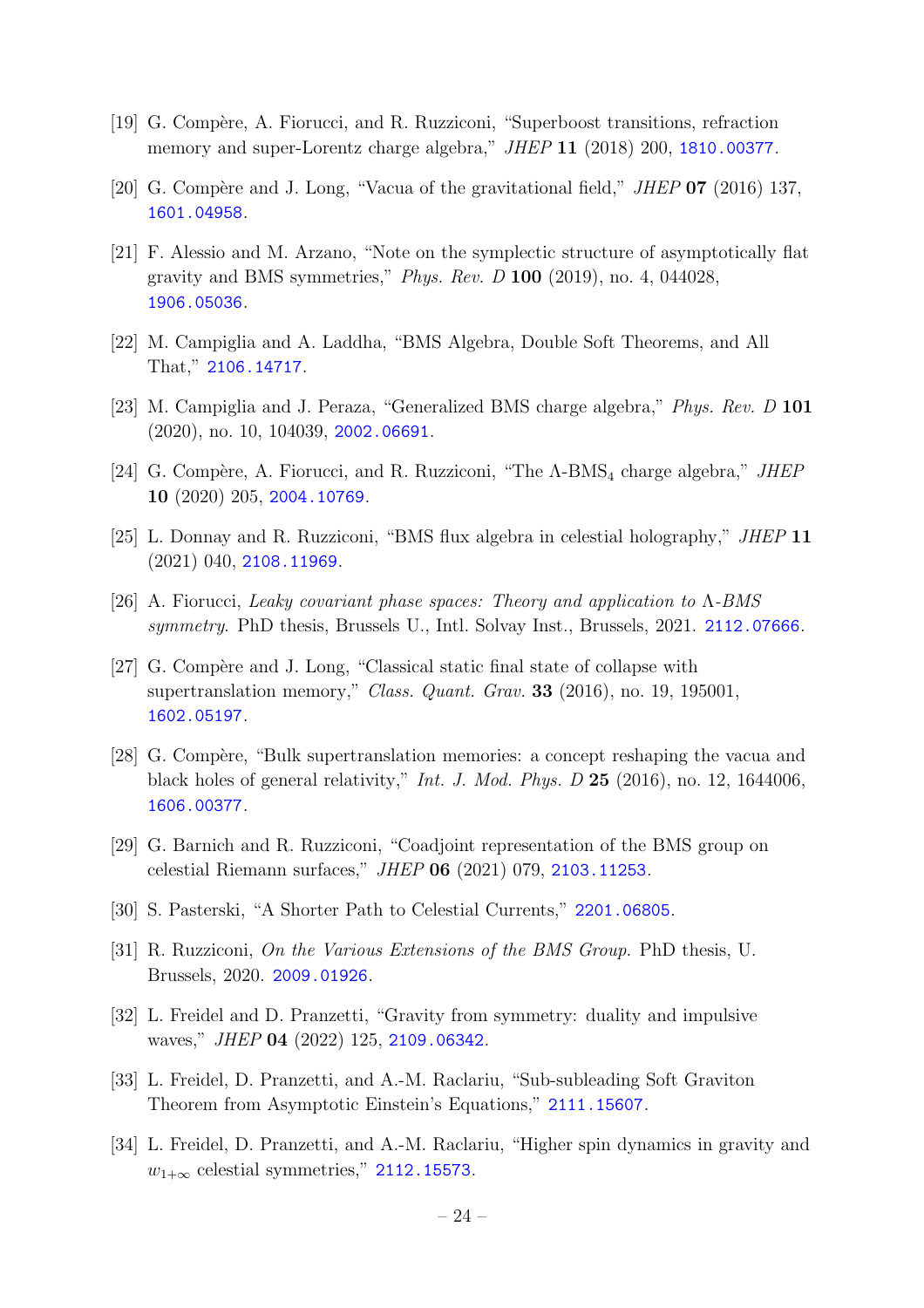- <span id="page-24-0"></span>[35] H. Bondi, M. G. J. van der Burg, and A. W. K. Metzner, "Gravitational waves in general relativity. 7. Waves from axisymmetric isolated systems," *Proc. Roy. Soc. Lond.* A269 (1962) 21.
- <span id="page-24-1"></span>[36] R. K. Sachs, "Gravitational waves in general relativity. 8. Waves in asymptotically flat space-times," *Proc. Roy. Soc. Lond.* A270 (1962) 103–126.
- <span id="page-24-2"></span>[37] R. Sachs, "Asymptotic symmetries in gravitational theory," *Phys. Rev.* 128 (1962) 2851–2864.
- <span id="page-24-3"></span>[38] G. Barnich and C. Troessaert, "Supertranslations call for superrotations," *PoS* CNCFG (2010) 010, [1102.4632](http://www.arXiv.org/abs/1102.4632). [Ann. U. Craiova Phys.21,S11(2011)].
- <span id="page-24-4"></span>[39] A. Strominger and A. Zhiboedov, "Gravitational Memory, BMS Supertranslations and Soft Theorems," *JHEP* 01 (2016) 086, [1411.5745](http://www.arXiv.org/abs/1411.5745).
- <span id="page-24-5"></span>[40] R. Geroch, *Asymptotic Structure of Space-Time*, pp. 1–105. Springer US, Boston, MA, 1977.
- <span id="page-24-6"></span>[41] K. Nguyen, "Schwarzian Transformations at Null Infinity or The Unobservable Sector of Celestial Holography," [2201.09640](http://www.arXiv.org/abs/2201.09640).
- [42] L. Blanchet and T. Damour, "Tail Transported Temporal Correlations in the Dynamics of a Gravitating System," *Phys. Rev. D* 37 (1988) 1410.
- <span id="page-24-7"></span>[43] L. Blanchet and G. Schaefer, "Gravitational wave tails and binary star systems," *Class. Quant. Grav.* 10 (1993) 2699–2721.
- [44] L. Blanchet, G. Compère, G. Faye, R. Oliveri, and A. Seraj, "Multipole expansion" of gravitational waves: from harmonic to Bondi coordinates," *JHEP* 02 (2021) 029, [2011.10000](http://www.arXiv.org/abs/2011.10000).
- <span id="page-24-8"></span>[45] J. Lee and R. M. Wald, "Local symmetries and constraints," *J. Math. Phys.* 31 (1990) 725–743.
- <span id="page-24-11"></span>[46] R. M. Wald, "Black hole entropy is the Noether charge," *Phys. Rev. D* 48 (1993), no. 8, R3427–R3431, [gr-qc/9307038](http://www.arXiv.org/abs/gr-qc/9307038).
- <span id="page-24-9"></span>[47] V. Iyer and R. M. Wald, "Some properties of Noether charge and a proposal for dynamical black hole entropy," *Phys. Rev. D* 50 (1994) 846–864, [gr-qc/9403028](http://www.arXiv.org/abs/gr-qc/9403028).
- [48] G. Barnich and F. Brandt, "Covariant theory of asymptotic symmetries, conservation laws and central charges," *Nucl. Phys.* B633 (2002) 3–82, [hep-th/0111246](http://www.arXiv.org/abs/hep-th/0111246).
- <span id="page-24-10"></span>[49] R. M. Wald and A. Zoupas, "A General definition of 'conserved quantities' in general relativity and other theories of gravity," *Phys. Rev.* D61 (2000) 084027, [gr-qc/9911095](http://www.arXiv.org/abs/gr-qc/9911095).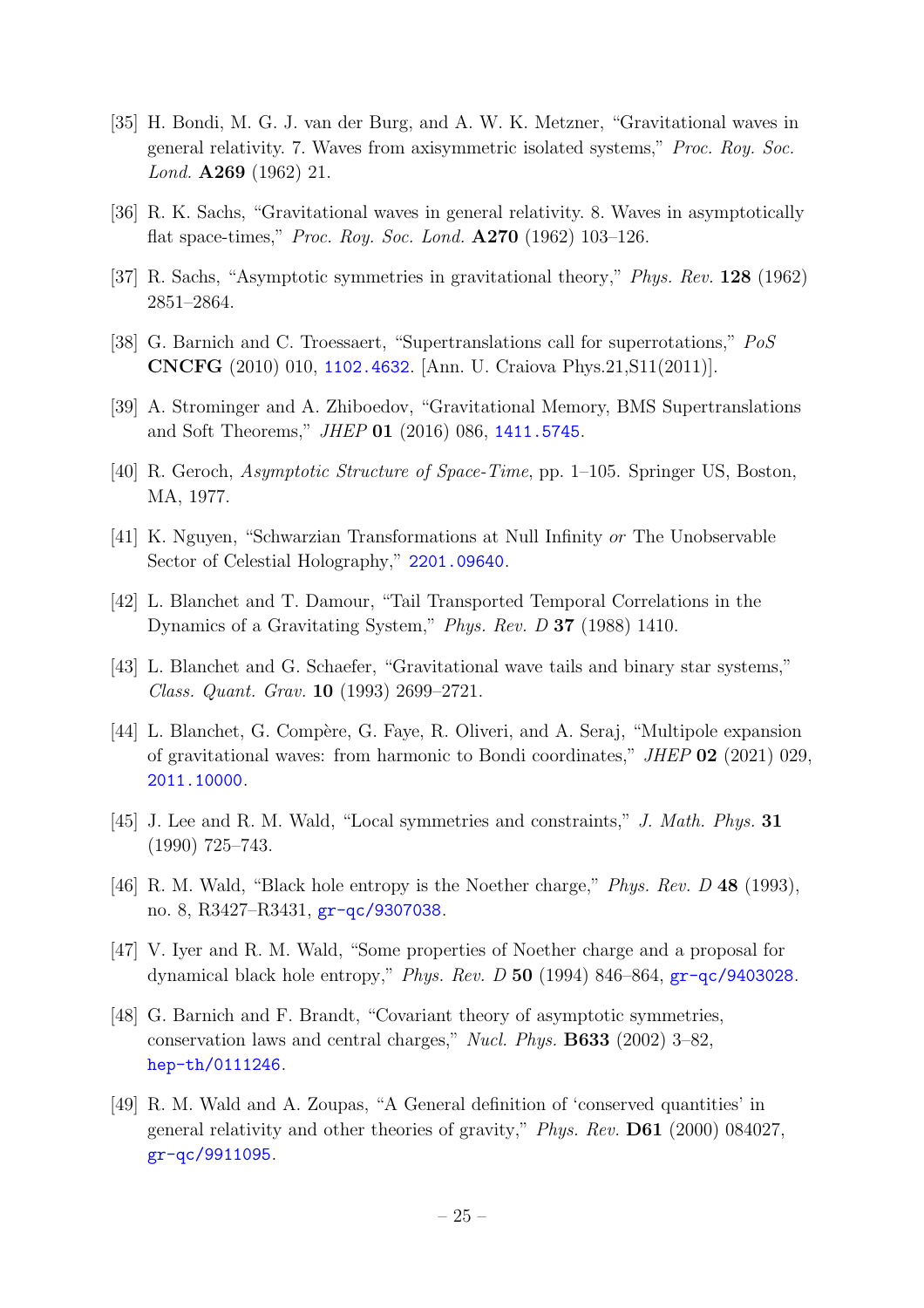- <span id="page-25-1"></span><span id="page-25-0"></span>[50] G. Barnich and C. Troessaert, "BMS charge algebra," *JHEP* 12 (2011) 105, [1106.0213](http://www.arXiv.org/abs/1106.0213).
- <span id="page-25-2"></span>[51] L. Donnay, A. Fiorucci, Y. Herfray, and R. Ruzziconi, "A Carrollian Perspective on Celestial Holography," [2202.04702](http://www.arXiv.org/abs/2202.04702).
- <span id="page-25-3"></span>[52] E. Newman and R. Penrose, "An Approach to gravitational radiation by a method of spin coefficients," *J. Math. Phys.* 3 (1962) 566–578.
- <span id="page-25-4"></span>[53] E. T. Newman and T. W. J. Unti, "Behavior of Asymptotically Flat Empty Spaces," *J. Math. Phys.* 3 (1962), no. 5, 891.
- [54] H. Godazgar, M. Godazgar, and C. N. Pope, "New dual gravitational charges," *Phys. Rev. D* 99 (2019), no. 2, 024013, [1812.01641](http://www.arXiv.org/abs/1812.01641).
- [55] U. Kol and M. Porrati, "Properties of Dual Supertranslation Charges in Asymptotically Flat Spacetimes," *Phys. Rev. D* 100 (2019), no. 4, 046019, [1907.00990](http://www.arXiv.org/abs/1907.00990).
- [56] R. Oliveri and S. Speziale, "A note on dual gravitational charges," *JHEP* 12 (2020) 079, [2010.01111](http://www.arXiv.org/abs/2010.01111).
- <span id="page-25-5"></span>[57] H. Godazgar, M. Godazgar, and M. J. Perry, "Asymptotic gravitational charges," *Phys. Rev. Lett.* 125 (2020), no. 10, 101301, [2007.01257](http://www.arXiv.org/abs/2007.01257).
- <span id="page-25-6"></span>[58] H. Godazgar, M. Godazgar, and M. J. Perry, "Hamiltonian derivation of dual gravitational charges," *JHEP* 09 (2020) 084, [2007.07144](http://www.arXiv.org/abs/2007.07144).
- [59] A. Ashtekar and R. O. Hansen, "A unified treatment of null and spatial infinity in general relativity. I - Universal structure, asymptotic symmetries, and conserved quantities at spatial infinity," *J. Math. Phys.* 19 (1978) 1542–1566.
- [60] A. Ashtekar and M. Streubel, "Symplectic Geometry of Radiative Modes and Conserved Quantities at Null Infinity," *Proc. Roy. Soc. Lond.* A376 (1981) 585–607.
- <span id="page-25-8"></span><span id="page-25-7"></span>[61] A. Ashtekar, "Asymptotic Quantization of the Gravitational Field," *Phys. Rev. Lett.* 46 (1981) 573–576.
- <span id="page-25-9"></span>[62] G. Compère and A. Fiorucci, "Advanced Lectures on General Relativity," [1801.07064](http://www.arXiv.org/abs/1801.07064).
- [63] R. Ruzziconi, "Asymptotic Symmetries in the Gauge Fixing Approach and the BMS Group," *PoS* Modave2019 (2020) 003, [1910.08367](http://www.arXiv.org/abs/1910.08367).
- <span id="page-25-10"></span>[64] I. Papadimitriou and K. Skenderis, "Thermodynamics of asymptotically locally AdS spacetimes," *JHEP* 08 (2005) 004, [hep-th/0505190](http://www.arXiv.org/abs/hep-th/0505190).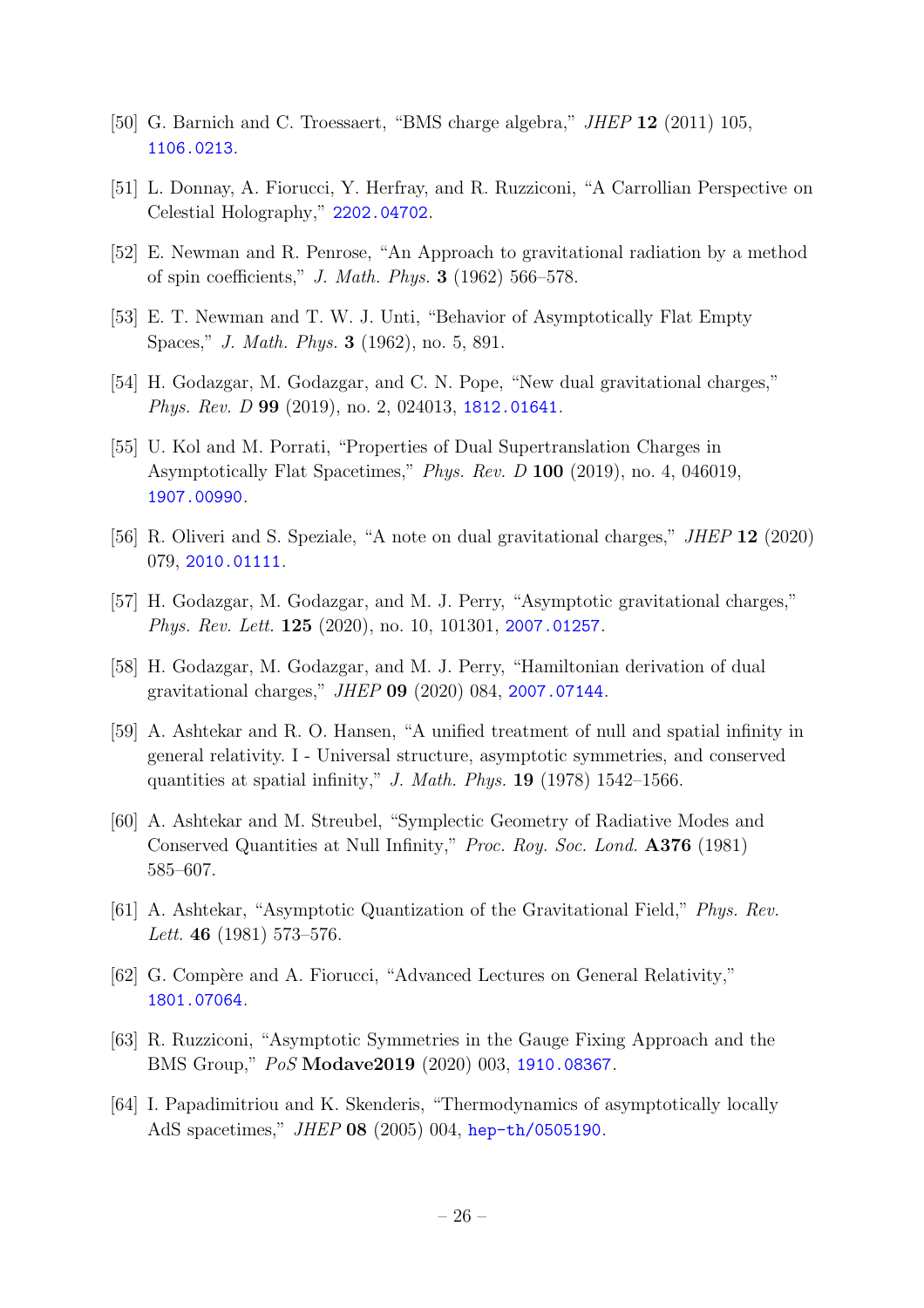- [65] G. Compere and D. Marolf, "Setting the boundary free in AdS/CFT," *Class. Quant. Grav.* 25 (2008) 195014, [0805.1902](http://www.arXiv.org/abs/0805.1902).
- [66] D. Harlow and J.-Q. Wu, "Covariant phase space with boundaries," *JHEP* 10 (2020) 146, [1906.08616](http://www.arXiv.org/abs/1906.08616).
- [67] L. Freidel, M. Geiller, and D. Pranzetti, "Edge modes of gravity. Part I. Corner potentials and charges," *JHEP* 11 (2020) 026, [2006.12527](http://www.arXiv.org/abs/2006.12527).
- [68] A. Fiorucci and R. Ruzziconi, "Charge algebra in  $A(A)dS_n$  spacetimes," *JHEP* 05 (2021) 210, [2011.02002](http://www.arXiv.org/abs/2011.02002).
- <span id="page-26-0"></span>[69] L. Freidel, R. Oliveri, D. Pranzetti, and S. Speziale, "The Weyl BMS group and Einstein's equations," *JHEP* 07 (2021) 170, [2104.05793](http://www.arXiv.org/abs/2104.05793).
- <span id="page-26-1"></span>[70] V. Chandrasekaran, E. E. Flanagan, I. Shehzad, and A. J. Speranza, "A general framework for gravitational charges and holographic renormalization," [2111.11974](http://www.arXiv.org/abs/2111.11974).
- <span id="page-26-2"></span>[71] E. Himwich, S. A. Narayanan, M. Pate, N. Paul, and A. Strominger, "The Soft S-Matrix in Gravity," *JHEP* 09 (2020) 129, [2005.13433](http://www.arXiv.org/abs/2005.13433).
- <span id="page-26-3"></span>[72] S. Weinberg, "Infrared photons and gravitons," *Phys. Rev.* 140 (1965) B516–B524.
- [73] M. Herberthson and M. Ludvigsen, "A relationship between future and past null infinity," *Gen. Rel. Grav.* 24 (1992), no. 11, 1185–1193.
- [74] C. Troessaert, "The BMS4 algebra at spatial infinity," *Class. Quant. Grav.* 35 (2018), no. 7, 074003, [1704.06223](http://www.arXiv.org/abs/1704.06223).
- [75] M. Henneaux and C. Troessaert, "BMS Group at Spatial Infinity: the Hamiltonian (ADM) approach," *JHEP* 03 (2018) 147, [1801.03718](http://www.arXiv.org/abs/1801.03718).
- [76] M. Henneaux and C. Troessaert, "Hamiltonian structure and asymptotic symmetries of the Einstein-Maxwell system at spatial infinity," *JHEP* 07 (2018) 171, [1805.11288](http://www.arXiv.org/abs/1805.11288).
- [77] K. Prabhu, "Conservation of asymptotic charges from past to future null infinity: Supermomentum in general relativity," *JHEP* 03 (2019) 148, [1902.08200](http://www.arXiv.org/abs/1902.08200).
- [78] K. Prabhu and I. Shehzad, "Conservation of asymptotic charges from past to future null infinity: Lorentz charges in general relativity," [2110.04900](http://www.arXiv.org/abs/2110.04900).
- <span id="page-26-4"></span>[79] M. M. A. Mohamed and J. A. V. Kroon, "Asymptotic charges for spin-1 and spin-2 fields at the critical sets of null infinity," [2112.03890](http://www.arXiv.org/abs/2112.03890).
- <span id="page-26-5"></span>[80] F. Capone, K. Nguyen, and E. Parisini, "Charge and Antipodal Matching across Spatial Infinity," [2204.06571](http://www.arXiv.org/abs/2204.06571).
- [81] M. Campiglia and A. Laddha, "Asymptotic symmetries of gravity and soft theorems for massive particles," *JHEP* 12 (2015) 094, [1509.01406](http://www.arXiv.org/abs/1509.01406).